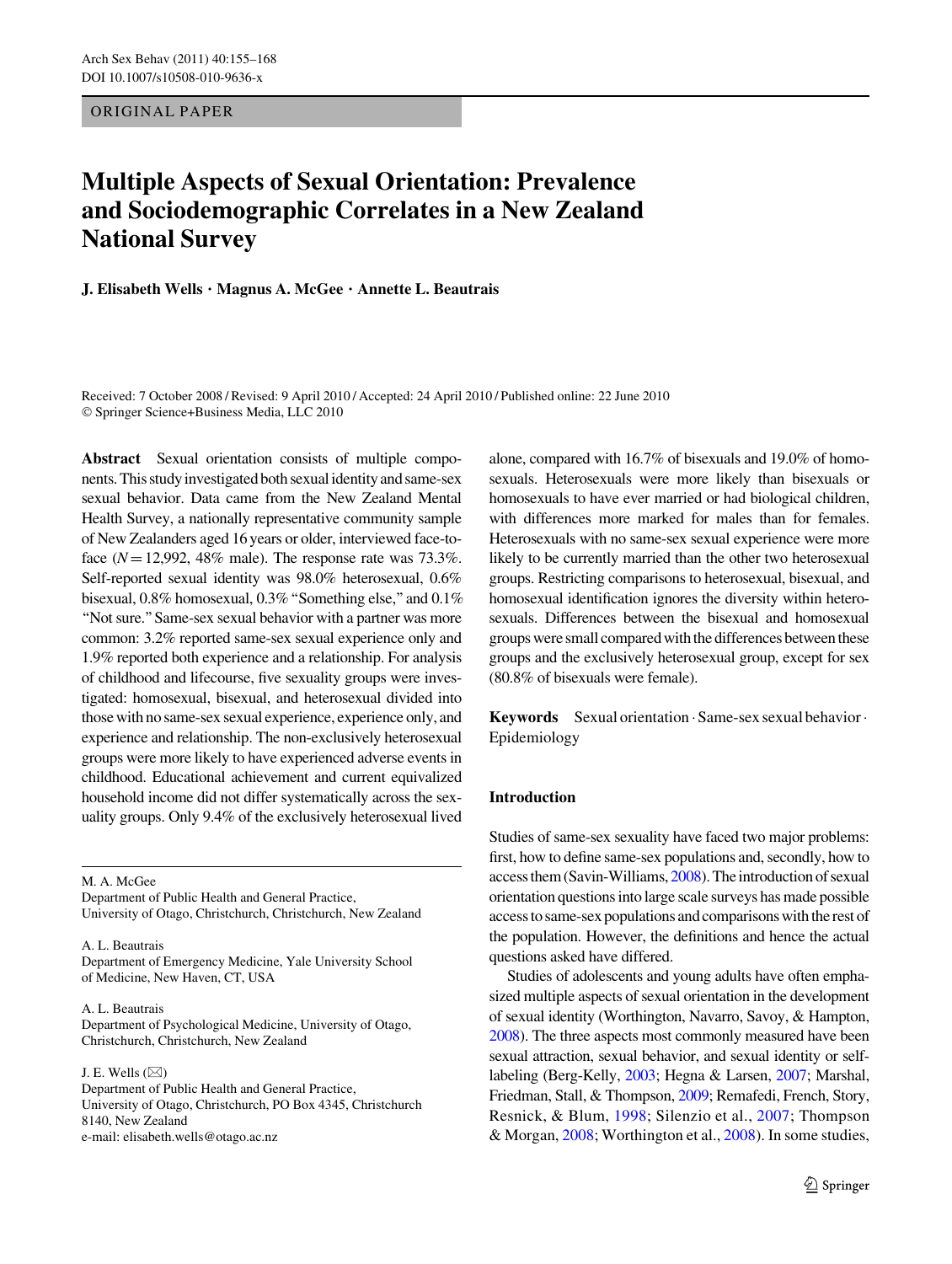multiple aspects were recorded but results were presented for combined categories because of small numbers (Fergusson, Horwood, & Beautrais, [1999](#page-12-0); Hatzenbuehler, Corbin, & Fromme, [2008](#page-12-0)). With young people, ''romantic attraction'' may be asked about rather than''sexual attraction''(Russell, Seif, & Truong, [2001](#page-13-0)) or "sexual fantasies" rather than "sexual behavior" (Narring, Huwiler, & Michaud, [2003](#page-13-0)). These different aspects of sexuality are not always aligned and they also can change as young people develop, as shown in longitudinal studies (Diamond, [2008](#page-12-0); Dickson, Paul, & Herbison, [2003;](#page-12-0) Fergusson, Horwood, Ridder, & Beautrais, [2005\)](#page-12-0). Nonetheless, a consistent finding is that same-sex behavior is more common than same-sex identity (bisexual or homosexual).

In surveys of adults, the purpose of the study has often been not a broad understanding of aspects of sexual orientation through the lifecourse, but rather measurement for a particular purpose. Aspinall and Mitton [\(2008](#page-12-0)) argued that, in order to monitor discrimination against sexual minority groups and to assess equality of opportunity, it is necessary to assess sexual identity rather than sexual behavior. In contrast, surveys concerned about sexually transmitted infections, particularly HIV, have focused on sexual behavior, particularly recent sexual behavior (Cochran & Mays, [2000](#page-12-0); Paul et al., [1995](#page-13-0)). Such U.S. surveys are summarized in Keyes, Rothman, and Zhang [\(2007\)](#page-13-0). Nonetheless, some mental health surveys have also defined sexual orientation by recent sexual behavior (Gilman et al., [2001](#page-12-0); Sandfort, de Graaf, & Bijl, [2003;](#page-13-0) Sandfort, de Graaf, Bijl, & Schnabel, [2001\)](#page-13-0), although, Jorm, Korten, Rodgers, Jacomb, and Christensen [\(2002](#page-13-0)) measured only identity: heterosexual, bisexual or homosexual. Two studies have reported on sexual identity, sexual attraction, and sexual behavior, and discrepancies between these, with the Australian study (Smith, Rissel, Richters, Grulich, & Visser, [2003\)](#page-13-0) reporting on lifetime sexual behavior whereas the Massachusetts study measured behavior in the past 12 months (Keyes et al., [2007](#page-13-0)). Tao ([2008\)](#page-13-0) investigated a variety of combinations of sexual behavior and identity as predictors of sexually transmitted infections, rather than investigating interrelationships between the measures directly. In summary, there has been little research on adults which has explored both sexual identity and sexual behavior together, let alone correlates of behavior not congruent with reported identity.

This study examined sexual identity and same-sex sexual behavior in a large nationally representative sample aged 16 years or older, namely the New Zealand Mental Health Survey (NZMHS). This survey was part of the World Mental Health Survey Initiative [\(http://www.hcp.med.harvard.edu/](http://www.hcp.med.harvard.edu/wmh/) [wmh/](http://www.hcp.med.harvard.edu/wmh/)). The standard interview contained one question on sexual identity but, by providing definitions for heterosexual, bisexual, and homosexual which mention attraction, this question could be said to conflate identity and attraction. In New Zealand, two questions were added about sexual experience and

sexual relationships with a partner of the same sex, using questions from the Christchurch Health and Development Study age 25 interview (Fergusson et al., [2005\)](#page-12-0). Therefore, prevalence could be estimated for different sexual identities and for samesex sexual behavior, and the relationship between identity and behavior could be investigated. In addition, it was possible to study some childhood correlates and current sociodemographic correlates in order to describe the lifecourse for groups defined by sexual identity and behavior.

Previously, family structure has been examined mainly to evaluate the maternal immune hypothesis about male sexual orientation, which postulates that the number of older brothers increases the risk of male homosexuality. Francis [\(2008](#page-12-0)), using the largest and most representative sample to date, from the Longitudinal Study of Adolescent Health (ADD Health), found no evidence in support of this hypothesis. However, he did find that family background which departed from the traditional two biological parent configuration was associated with nonexclusively heterosexual identity, same-sex behavior, and romantic attraction. In the New Zealand Mental Health Survey, it was possible to investigate family structure defined by number and type of parents, to see if Francis' results could be replicated with a sample across a wider age range from another country. It was not possible to study associations with birth order and sex of siblings as these were not recorded.

Childhood adversity has been shown to be associated with adult sexual orientation. Jorm et al. [\(2002](#page-13-0)) found that both bisexuals and homosexuals had more childhood adversity than heterosexuals. Julien et al. ([2008\)](#page-13-0) found that early negative life events were more highly associated with current psychological distress in non-heterosexual women than in heterosexual women. Austin, Roberts, et al. ([2008\)](#page-12-0) have documented a higher prevalence of sexual abuse in bisexual and lesbian young women and both sexual abuse and physical abuse in bisexual and lesbian women in the Nurses' Health Study (Austin, Jun, et al.,[2008\)](#page-12-0). A prospective 30-year study of abused children and controls showed that those with documented childhood sexual abuse were more likely to later report having ever had same-sex partners (Wilson & Widom, [2010\)](#page-13-0). Because the New Zealand Mental Health Survey measured 29 types of adverse events, with age of onset, it was possible to investigate associations between childhood adverse events and later sexual identity and same-sex behavior, for both males and females.

Educational attainment in parents was used as a proxy for socioeconomic status during childhood and also because of the possibility that prejudice against homosexuality might be less among better educated parents, making it easier for their children to identify as bisexual or homosexual (Smith et al., [2003](#page-13-0)).

Current sociodemographic characteristics were investigated to see whether those not exclusively heterosexual might be disadvantaged through failure to obtain educational qualifications or through inadequate income. Past and current marriages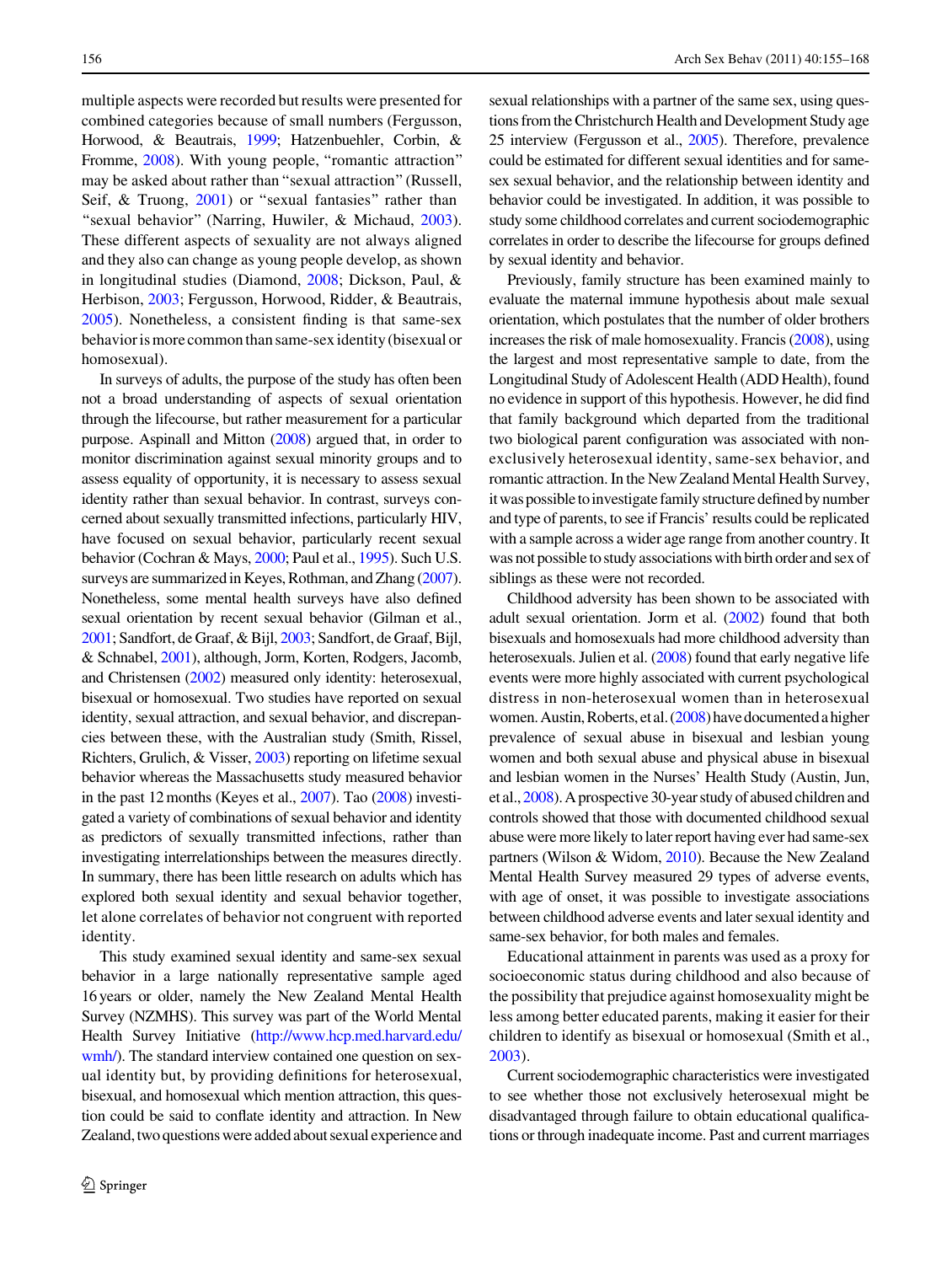and living arrangements were studied, as well as the number of children, to obtain a picture of the life course. Schmitt ([2008\)](#page-13-0) has reviewed economic studies in the U.S. which indicate that homosexual men earn less than heterosexual men whereas lesbian women earn more than their heterosexual counterparts. These studies have examined individual earnings, to see if discrimination could be detected. Without taking account of household income in relation to the numbers in the household, they have not provided information on income adequacy.

The following information provides cultural and historical context for the New Zealand Mental Health Survey (NZMHS). Homosexual acts between consenting males aged 16 years or older were decriminalized in 1986 (Homosexual law reform in New Zealand, [http://www.nzhistory.net.nz/culture/homosexual](http://www.nzhistory.net.nz/culture/homosexual-law-reform)[law-reform](http://www.nzhistory.net.nz/culture/homosexual-law-reform), Ministry for Culture and Heritage). As in the United Kingdom, there was no legislation referring to lesbian sexual behavior. In 1993, the Human Rights Act included sexual orientation as one of the unlawful grounds for discrimination [\(http://www.hrc.co.nz/home/hrc/humanrightsen](http://www.hrc.co.nz/home/hrc/humanrightsenvironment/humanrightsinnewzealand/humanrightsact.php) [vironment/humanrightsinnewzealand/humanrightsact.php](http://www.hrc.co.nz/home/hrc/humanrightsenvironment/humanrightsinnewzealand/humanrightsact.php)). In 2005, the year after the NZMHS, the Civil Union Act came into law, allowing couples of the same or opposite sex to enter into legal relationships with the same legal protections and arrangements as apply to marriage ([http://www.dia.govt.nz/](http://www.dia.govt.nz/diawebsite.nsf/wpg_URL/Services-Births-Deaths-and-Marriages-Civil-Union?OpenDocument) [diawebsite.nsf/wpg\\_URL/Services-Births-Deaths-and-Mar](http://www.dia.govt.nz/diawebsite.nsf/wpg_URL/Services-Births-Deaths-and-Marriages-Civil-Union?OpenDocument) [riages-Civil-Union?OpenDocument](http://www.dia.govt.nz/diawebsite.nsf/wpg_URL/Services-Births-Deaths-and-Marriages-Civil-Union?OpenDocument)). Thus, the legal and political climate in New Zealand is broadly similar to that in Australia, the UK, and other European countries.

The aims of this study were to report: (1) the prevalence of sexual identity and same-sex sexual behavior and to investigate the relationship between identity and behavior; (2) the childhood correlates for sexuality groups defined by identity and behavior; (3) the lifecourse of these groups in terms of sociodemographic measures, such as education, income, marriage, and children.

#### Method

#### Participants

Participants were selected through a multistage area probability sample of the population aged 16 years or older, living in permanent private dwellings throughout New Zealand (the sampling frame covered 99.99% of the total population). The primary sampling units were "meshblocks," areas originally containing 40–70 households used for each census of population and dwellings. There were 1320 meshblocks selected from a total of 38,365. Within each meshblock, households were selected systematically and then one person was selected per household (Kish, [1965\)](#page-13-0). The response rate was 73.3% with 12,992 interviews, 5634 from males (48% male after weighting).

#### Procedure

Ethics approval for the New Zealand Mental Health Survey was obtained from all 14 regional health ethics committees and written informed consent was obtained from each participant. A report to the New Zealand Ministry of Health provides full details of materials and methods [\(http://www.](http://www.moh.govt.nz/moh.nsf/fefd9e667cc713e9cc257011000678d8/3195f8d3155e1c2acc2571fc00131a6d?OpenDocument) [moh.govt.nz/moh.nsf/fefd9e667cc713e9cc257011000678d](http://www.moh.govt.nz/moh.nsf/fefd9e667cc713e9cc257011000678d8/3195f8d3155e1c2acc2571fc00131a6d?OpenDocument) [8/3195f8d3155e1c2acc2571fc00131a6d?OpenDocument](http://www.moh.govt.nz/moh.nsf/fefd9e667cc713e9cc257011000678d8/3195f8d3155e1c2acc2571fc00131a6d?OpenDocument)) (Oakley Browne, Wells, & Scott, [2006;](#page-13-0) Wells, McGee, & Oakley Browne, [2006\)](#page-13-0). The full interview is also available on the website. Field work was carried out from late 2003 until the end of 2004.

A laptop computer assisted personal interview (CAPI) was used face-to-face. It consisted of the Composite International Diagnostic Interview Schedule (CIDI 3.0) plus some additional New Zealand demographic questions. All participants were asked Part 1 sections of the interview, including demographics, but only a subset were also asked Part 2 sections. Any participant who had ever experienced depression or anxiety disorders, hospital treatment for mental problems or made a suicide plan or attempt went on to Part 2 as did a random selection of other participants, selected with probability inversely proportional to the number of eligibles in the household. The Post-Traumatic Stress Disorder section was in Part 2.

#### Measures

#### Sexuality Measures

Sexual Orientation To deal with the possible sensitivity of this question, participants were asked, ''Could you read the question on showcard 43 and then tell me the letter corresponding to your answer?'' The following was on showcard 43: Which of the following best describes your sexual orientation?

- A. Heterosexual: Primarily attracted to members of the opposite sex—straight
- B. Homosexual: Primarily attracted to members of your own sex—gay
- C. Bisexual: Attracted to both men and women
- D. Something else
- E. Not sure

Same-Sex Sexual Experience with a Partner This was based on two questions following the sexual orientation question, "Have you ever had any kind of sexual experience with a partner of the same sex?''and''Have you ever had a sexual relationship with a partner of the same sex?" Responses were combined into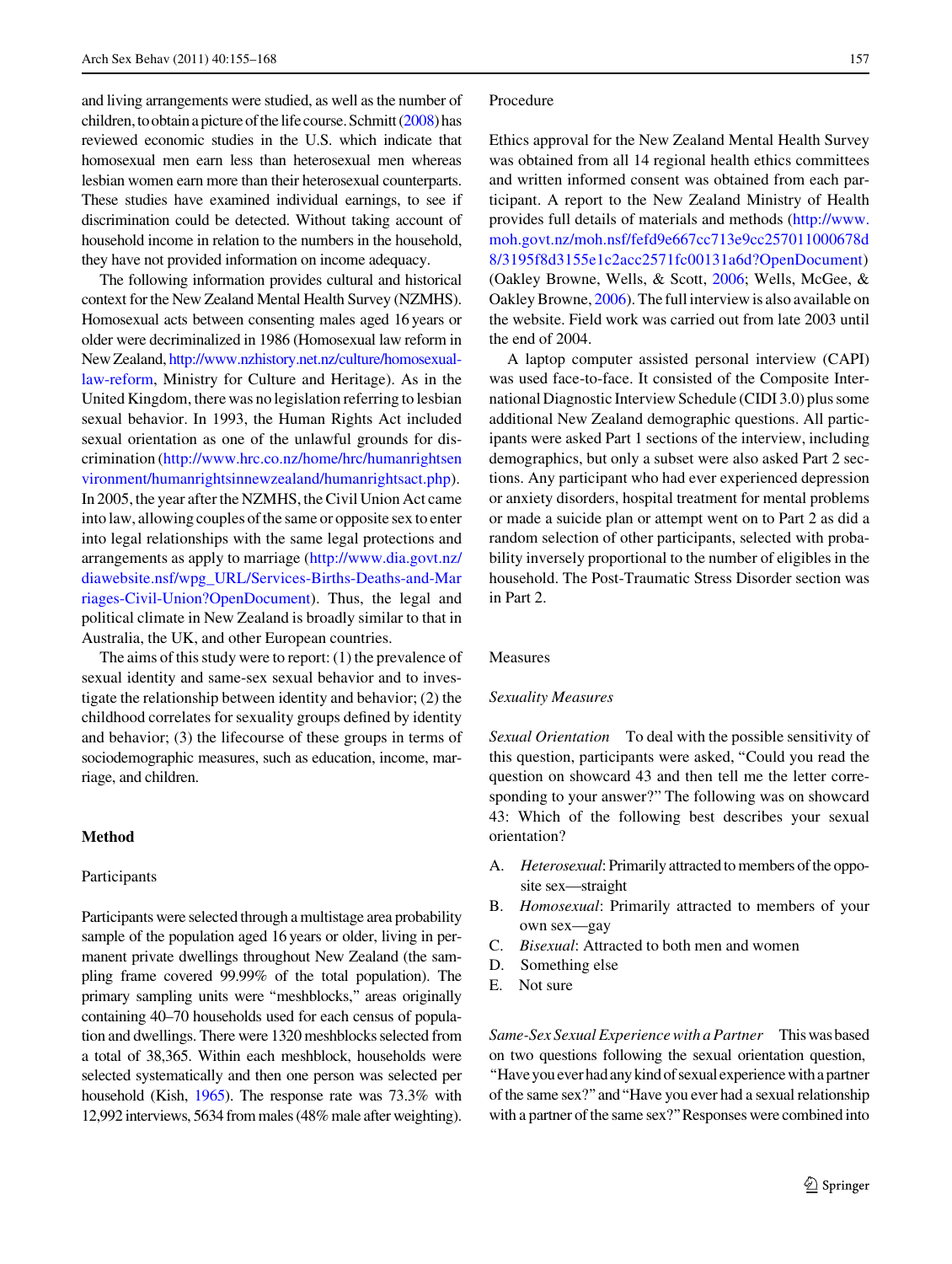a three category variable of same-sex sexual behavior: none, experience only, experience and relationship.

## Childhood Correlates (Prior to Age 16)

Composition of Family of Origin up to Age 16 Years Four categories were used: both biological parents, one biological parent and one opposite-sex step-parent, two other parent figures (male and female), single parent figure or other situation (17 with no parent figures, which suggests institutional upbringing, and 10 with missing data for father figure, mother figure or both).

Parental Education For each male and each female parent (or parent figure), education was reported as primary only, secondary or tertiary. Parental education was the highest education reported for either parent.

Adverse Events The Post-Traumatic Stress Disorder section asked if each of 29 types of adverse events had been experienced and an age of first occurrence. Adverse events prior to age 16 were investigated for four individual types of adverse event and for a composite of any other adverse events. In addition, there was a count of the number experienced out of these five. The four individual types of adverse event were being badly beaten by a parent or parent-figure, witnessing other violence at home, sexual assault, and rape. The 25 other adverse events included a life-threatening vehicle accident, a life-threatening illness, a major natural disaster, or ''having someone very close to you die unexpectedly.''

### Current Sociodemographic Status

Participant's Education The age of leaving school and responses to census questions on educational qualifications were used to produce four levels of years of completed education:  $\leq 10$  (no qualifications), 11–12 (some high school qualifications and no post-school qualifications), 13–14 (final high school year qualification or post-school trade qualification),  $15+$  (diploma or degree).

Current Income Because 13% of household income was missing, multiple regression was used to produce imputed values. Income was then equivalized to take into account the number of adults and children in the household (Wells et al., [2006\)](#page-13-0). Cutpoints at half the median, the median, and twice the median produced four income categories: low, low-mid, midhigh, and high.

Marriage One classification was whether or not a person had ever been married. The second classified current status based on living arrangements as married, living with a partner, or single.

Children Participants reported the number of biological children they had and the number of non-biological children whom they had adopted, been a step-parent to or had parented for at least five years.

## Statistical Analysis

All estimates were weighted according to study design variables with adjustment for non-response and post-stratification to the 2001 Census of Population and Dwellings by age, sex, and ethnicity. Part 2 data were also weighted to take into account the differential selection into Part 2. Because of the complex survey design, Taylor Series Linearization was used to produce estimates, taking account of stratification, clustering, and weighting. SUDAAN 9.0 was used for all analyses.

Multinomial logistic regressions were used to predict sexuality groups from each childhood covariate individually, adjusted for age, sex, and age by sex. Models were also run with a covariate by sex interaction. Results were presented separately for males and females only if this interaction was significant at the .01 level (Cohen, Cohen, & Brook, [1995\)](#page-12-0). To predict current status from sexuality groups, logistic or multinomial logistic regressions were used, adjusted for age, sex, and age by sex. In all these regressions, models were restricted to prevent overfitting by ensuring that the number of outcome events was around 10 or more per predictor variable (including dummy variables and interactions) (Harrell, Lee, & Mark, [1996](#page-12-0)). Predicted marginals were presented from the models instead of simple descriptive percentages. These predicted marginals were adjusted for other terms in the model. For each level of a covariate, the predicted marginal shows the percentage expected to be in an outcome category, if the distributions of the variables adjusted for were those found in the whole sample (Graubard & Korn, [1999](#page-12-0); Korn & Graubard, [1999\)](#page-13-0).

## Results

Table [1](#page-4-0) shows the proportion of the population according to reported sexual identity, and the percentage of each sexual identity group who reported each type of same-sex sexual behavior. Self-reported sexual identity was predominantly heterosexual (98.0%) with only 0.6% reporting that they were bisexual and 0.8% homosexual. In addition, 0.3% reported that they were''Something else,''0.1% reported that they were''Not sure/don't know,''and less than 0.1% refused to answer (not shown in Table [1](#page-4-0)).

Same-sex sexual behavior (5.1%) was more common than bisexual or homosexual identity (1.4%), with 3.2% reporting same-sex sexual experience only and 1.9% reporting same-sex sexual experience and relationship. Consequently, as shown in Table [1,](#page-4-0) same-sex sexual relationships were reported by nearly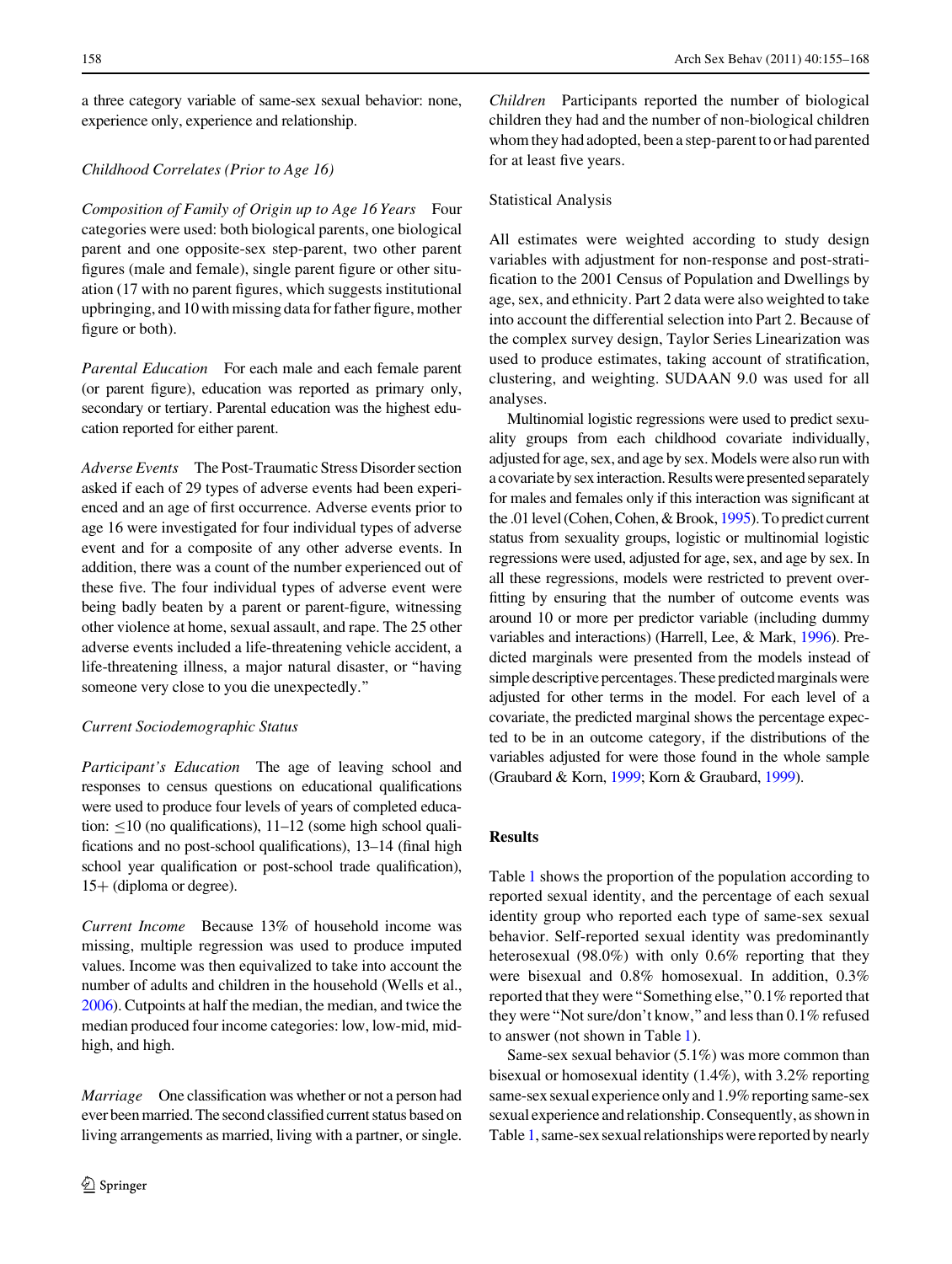| group $(N = 12,992)$ |  |
|----------------------|--|

<span id="page-4-0"></span>

| <b>Table 1</b> Same-sex sexual<br>behavior in each sexual identity      | Sexual identity   |       | Same-sex sexual behavior |                                | Combined | Males | Females |
|-------------------------------------------------------------------------|-------------------|-------|--------------------------|--------------------------------|----------|-------|---------|
| group ( $N = 12,992$ )                                                  |                   | None  | Experience only          | Experience<br>and relationship |          |       |         |
|                                                                         | Heterosexual      |       |                          |                                |          |       |         |
|                                                                         | $\overline{N}$    | 12186 | 374                      | 118                            | 12703    | 5511  | 7192    |
|                                                                         | $\%^{\rm a}$      | 95.9  | 3.0                      | 0.9                            | 98.0     | 98.3  | 97.8    |
|                                                                         | SE(%)             | 0.23  | 0.20                     | 0.10                           | 0.16     | 0.19  | 0.24    |
|                                                                         | Bisexual          |       |                          |                                |          |       |         |
|                                                                         | $\boldsymbol{N}$  | 28    | 24                       | 49                             | 101      | 24    | 77      |
|                                                                         | $\%$ <sup>a</sup> | 30.3  | 25.8                     | 43.9                           | 0.6      | 0.3   | 1.0     |
|                                                                         | SE(%)             | 5.89  | 5.67                     | 6.67                           | 0.08     | 0.07  | 0.15    |
|                                                                         | Homosexual        |       |                          |                                |          |       |         |
|                                                                         | $\overline{N}$    | 19    | <10                      | 84                             | 106      | 57    | 49      |
|                                                                         | $\%$ <sup>a</sup> | 18.6  | 2.6                      | 78.8                           | 0.8      | 0.9   | 0.7     |
| <sup>a</sup> All percentages were<br>calculated out of the total number | SE(%)             | 7.23  | 1.59                     | 7.22                           | 0.11     | 0.15  | 0.17    |
| eligible but, because of small                                          | Total             |       |                          |                                |          |       |         |
| numbers, those reporting                                                | $\overline{N}$    | 12289 | 404                      | 261                            | 12992    | 5634  | 7358    |
| "Something else," "Not sure,"                                           | $\%$ <sup>a</sup> | 94.7  | 3.2                      | 1.9                            | 100.0    | 100.0 | 100.0   |
| "Don't know," or "Refused" are<br>not shown                             | SE(%)             | 0.25  | 0.20                     | 0.15                           |          |       | -       |

as many heterosexuals ( $n=118$ ) as by bisexuals and homosexuals combined ( $n=133$ ), and the number reporting samesex sexual experience without a relationship was much higher for heterosexuals ( $n=374$ ) than for bisexuals and homosexuals combined  $(\leq 30)$ . No-one responded "Don't know" to the same-sex sexual behavior questions and the same 0.1% refused to answer both questions.

There were 14 participants who reported a same-sex sexual relationship but not a same-sex sexual experience. It was not known if they had responded correctly, having had a same-sex sexual relationship but without sex acts, or if they had misunderstood the questions or changed their minds about what to reveal between the experience question and the relationship question. In Table 1, they were included with those reporting no same-sex sexual behavior but in all subsequent analyses they were excluded.

The "Something else" group ( $n=50$ ) appeared to be heterogeneous. It may have included people who were transgender, intersex, transsexual or asexual but it is possible that physically disabled people were also in this small group. Fifteen percent reported a same-sex sexual relationship and 18% experience only. None were currently married. Six percent said that they were unable to work because of a physical disability (1% for the total population).

For all subsequent analyses, only those who reported a heterosexual, bisexual or homosexual identity were included. Although there were nine possible combinations of identity and same-sex sexual behavior, the numbers did not permit further analysis of all of these. The five groups were bisexual, homosexual, and three heterosexual groups classified by same-sex sexual behavior. This classification gives priority to

sexual identification but makes use of information on samesex sexual behavior to subdivide the very large heterosexual group.

As well as presenting the prevalence of each of the five sexuality groups, Table [2](#page-5-0) also shows the age distribution, mean age, and percentage female for each of these groups. The two youngest age groups were heterosexuals with same-sex sexual experience only, that is, without a same-sex sexual relationship (M age, 38.7 years), and the bisexual group (M age, 39.4 years), whereas the overall mean age was 44.0 years. The percentage over 60 years of age was particularly low among heterosexuals with same-sex experience only  $(6.8\%$  compared with  $20.4\%$ overall). The percentage female was markedly higher among bisexuals (80.8% female) and also among heterosexuals with same-sex sexual experience and relationship (69.3%). These results indicate that it is necessary in NZMHS to take account of age and sex in analyses of relationships between childhood correlates and membership of the different sexuality groups, and relationships between these sexuality groups and current sociodemographic correlates.

An alternative presentation of sexual identity and same-sex sexual behavior is shown in Fig. [1](#page-5-0). Here identity was simplified to the percentage reporting non-heterosexual identity, and sexual behavior to the percentage reporting same-sex sexual behavior. Logistic regressions were used to predict each of these outcomes (non-heterosexual identity or same-sex behavior) from age group and sex. For males, the proportion reporting non-heterosexual identity was constant across the four age groups whereas it appeared to be higher for younger females although the interaction between age and sex was not significant (interaction  $F=2.2$ ,  $df=3$ ,  $p=.09$ ). The picture was more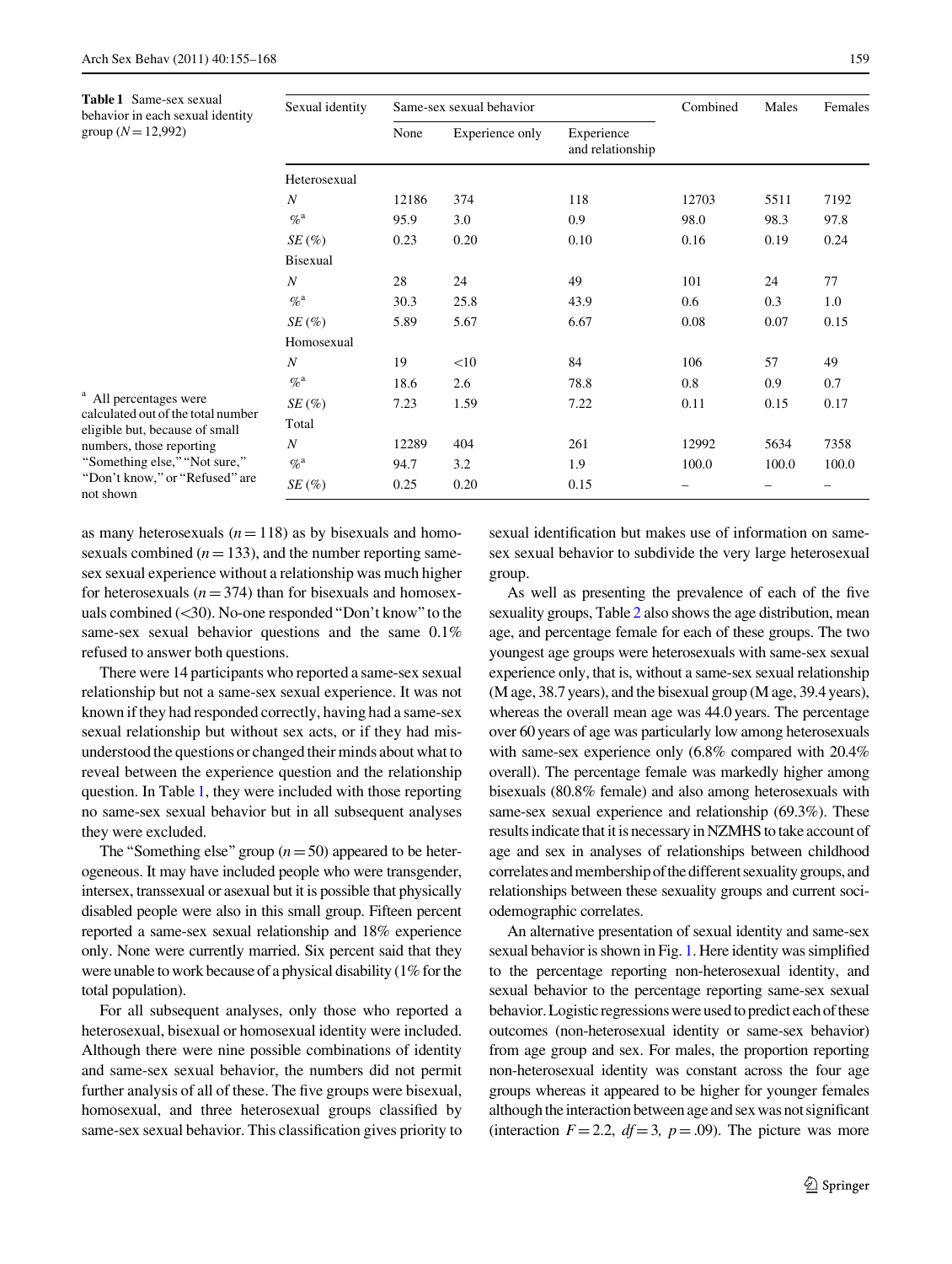<span id="page-5-0"></span>**Table 2** Population prevalence, age distribution and mean age, and the percentage female for each sexuality group ( $N = 12,885$ )

| Sexuality group                                              | $\boldsymbol{N}$ | Population                      | Age distribution                                |                                                   |                                                 |                                             | Age                        | Female                  |
|--------------------------------------------------------------|------------------|---------------------------------|-------------------------------------------------|---------------------------------------------------|-------------------------------------------------|---------------------------------------------|----------------------------|-------------------------|
|                                                              |                  | prevalence<br>$\%^{\rm a}$ (SE) | $16 - 29$<br>$(n=2535)$<br>$\%^{\text{b}}$ (SE) | $30 - 44$<br>$(n=4258)$<br>$\%^{\mathsf{b}}$ (SE) | $45 - 59$<br>$(n=3132)$<br>$\%^{\text{b}}$ (SE) | $60+$<br>$(n=2960)$<br>$\%^{\text{b}}$ (SE) | M(SE)                      | $\%$ (SE)               |
| Heterosexual, no same-sex<br>sexual experience               | 12.186           | 94.7(0.26)                      | 23.5(0.68)                                      | 31.5(0.58)                                        | 24.1(0.53)                                      | 21.0(0.55)                                  | $44.2(0.28)$ 51.7 $(0.60)$ |                         |
| Heterosexual, same-sex sexual<br>experience only             | 374              | 3.0(0.19)                       | 29.9(3.19)                                      | 37.7(3.02)                                        | 25.6(2.79)                                      | 6.8(1.42)                                   |                            | 38.7 (0.94) 52.9 (3.13) |
| Heterosexual, same-sex sexual<br>experience and relationship | 118              | 0.9(0.10)                       | 20.0(4.78)                                      | 32.5(5.08)                                        | 28.4(5.71)                                      | 19.0(4.04)                                  | $44.4(1.79)$ 69.3 (5.64)   |                         |
| <b>Bisexual</b>                                              | 101              | 0.8(0.11)                       | 36.1(5.81)                                      | 28.0(5.59)                                        | 23.0(4.91)                                      | 12.9(3.47)                                  |                            | 39.4 (2.03) 80.8 (4.68) |
| Homosexual                                                   | 106              | 0.6(0.09)                       | 23.6(5.96)                                      | 35.0(5.45)                                        | 29.0(5.34)                                      | 12.4(3.72)                                  | $42.4(1.90)$ $47.6(7.10)$  |                         |
| Total                                                        |                  | $12.885$ $100.0$ (-)            | 23.7(0.67)                                      | 31.7(0.57)                                        | 24.2(0.52)                                      | 20.4(0.53)                                  | $44.0(0.27)$ 52.0 $(0.59)$ |                         |

<sup>a</sup> Percentage in each sexuality group, based on the 12,885 included in this table

<sup>b</sup> Percentage in each age group, for each sexuality group

complicated for same-sex sexual behavior. For females, there was a linear increase for younger age groups whereas for males the peak was in the 45–59 age group, who would have been 16– 30 years old in the mid-1970s when sexual mores were becoming more liberal, and 27–41 in 1986 when male homosexual behavior was decriminalized. This age by sex interaction was highly significant ( $F=11.6$ ,  $df=3$ ,  $p<.0001$ ). Therefore, all subsequent analyses included an age by sex interaction.

## Childhood Correlates (Prior to 16 Years) and Sexuality

The association between childhood sociodemographic characteristics and sexuality groups is shown in Table [3.](#page-6-0) Because of the relationships between age, sex, and sexuality groups, each correlate was adjusted for age, sex, and an age by sex interaction.

Parental educational level was unrelated to membership of the five different sexuality groups  $(p=.30)$ , but those whose parents had only primary education were slightly more likely to report being heterosexual with no same-sex experience (96.2%) than those where at least one parent had secondary education (94.5%) or tertiary education (94.2%) ( $p<.02$  for both comparisons). Family of origin was associated with membership of different sexuality groups ( $p = .001$ ) but the pattern was complicated. Compared with those brought up by both biological parents, those with a biological parent and an opposite-sex stepparent were about twice as likely to be heterosexual with samesex experience only, whereas those brought up by two other opposite-sex parent-figures were more than twice as likely to be homosexual and marginally more likely to be bisexual. Those from single parent families did not differ in sexual orientation or behavior from those brought up by two biological parents.

The association of childhood adverse events with the sexuality groups is shown in Table [4.](#page-7-0) Physical violence either to the child or within the home was associated with an increase in the likelihood of belonging to any of the sexuality groups which were not exclusively heterosexual (overall  $p < .008$ ). The odds ratios were modest (1.2–2.8) and varied across the sexuality groups, although all 95% CIs overlapped considerably. Rape before age 16 and sexual assault before

Fig. 1 Same-sex sexual behavior and non-heterosexual identity by age for males and females. a Same-sex sexual behavior; b non-heterosexual identity (bisexual or homosexual)

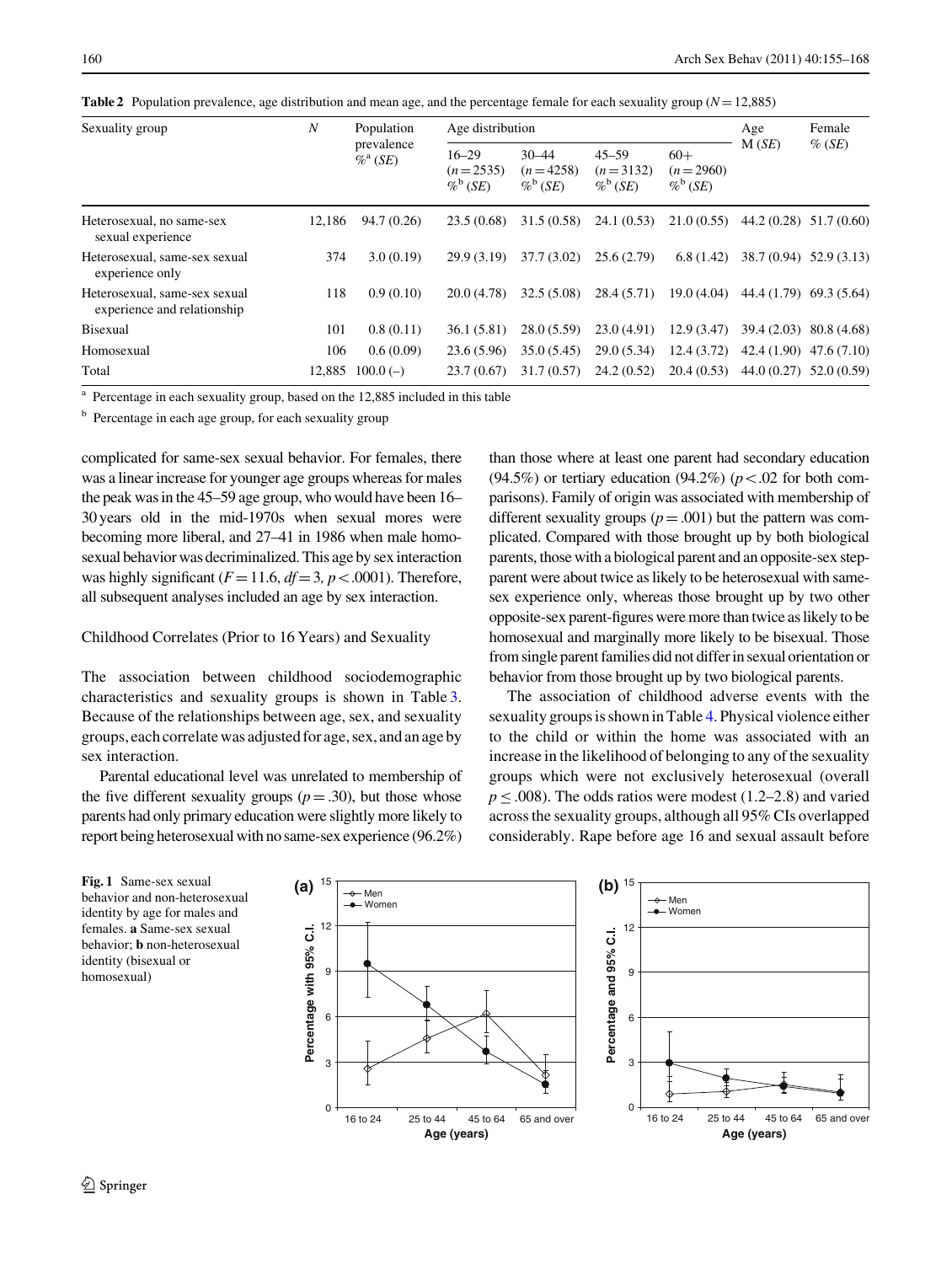<span id="page-6-0"></span>

| Correlate                     | Level                                                                                                                                                                                                                                                                                | $\geq$ | Population                                  | Sexuality groups                             |                                                   |                                                                  |                |                  |
|-------------------------------|--------------------------------------------------------------------------------------------------------------------------------------------------------------------------------------------------------------------------------------------------------------------------------------|--------|---------------------------------------------|----------------------------------------------|---------------------------------------------------|------------------------------------------------------------------|----------------|------------------|
|                               |                                                                                                                                                                                                                                                                                      |        | of correlate level<br>prevalence            | Heterosexual                                 |                                                   |                                                                  | Bisexual       | Homosexual       |
|                               |                                                                                                                                                                                                                                                                                      |        | $\% ^{\mathrm{b}}\left( \mathrm{SE}\right)$ | No same-sex<br>behavior<br>$\%^{\circ}$ (SE) | Same-sex sexual<br>experience only<br>OR (95% CI) | Same-sex sexual<br>experience and<br>OR (95% CI)<br>relationship | OR (95% CI)    | OR (95% CI)      |
| Highest parental education    | Primary                                                                                                                                                                                                                                                                              | 2541   | 14.4(0.4)                                   | 96.2(0.6)                                    | $\frac{0}{1}$                                     | $\overline{1.0}$                                                 | $\frac{0}{1}$  | $\overline{1.0}$ |
|                               | Secondary                                                                                                                                                                                                                                                                            | 6517   | 52.4(0.6)                                   | 94.5 (0.4)                                   | 1.5(0.9, 2.4)                                     | 1.5(0.8, 2.9)                                                    | 1.1(0.6, 2.0)  | 2.0(0.8, 4.8)    |
|                               | Tertiary                                                                                                                                                                                                                                                                             | 3434   | 33.2(0.7)                                   | 94.2 (0.5)                                   | 1.8(1.0, 3.0)                                     | 1.4(0.7, 3.0)                                                    | 0.8(0.4, 1.7)  | 1.9(0.8, 4.7)    |
|                               | Overall test <sup>d</sup>                                                                                                                                                                                                                                                            |        |                                             |                                              | $F = 1.2, df = 8, p = .30$                        |                                                                  |                |                  |
| Family of origin up to age 16 | 2 biological parents                                                                                                                                                                                                                                                                 | 10521  | 85.2(0.4)                                   | 95.0(0.3)                                    | $\subseteq$                                       | $\overline{C}$                                                   | $\overline{0}$ | $\overline{1.0}$ |
|                               | 1 biological + step-parent                                                                                                                                                                                                                                                           | 744    | 5.5(0.3)                                    | 92.4(0.1)                                    | 2.0(1.3, 3.1)                                     | 1.0(0.4, 2.2)                                                    | 2.0(0.8, 5.1)  | 0.5(0.1, 2.1)    |
|                               | 2 other parent figures (Male + Female)                                                                                                                                                                                                                                               | 1014   | 5.4(0.2)                                    | 92.3(0.7)                                    | 1.2(0.7, 1.8)                                     | 1.7(0.9, 3.3)                                                    | 2.3(0.9, 5.8)  | 2.6(1.4, 4.8)    |
|                               | Single parent or other                                                                                                                                                                                                                                                               | 606    | 3.9(0.2)                                    | 94.0 (1.0)                                   | 1.5(0.9, 2.6)                                     | 0.5(0.1, 1.4)                                                    | 1.6(0.5, 5.2)  | 0.9(0.3, 2.7)    |
|                               | Overall test <sup>d</sup>                                                                                                                                                                                                                                                            |        |                                             |                                              | $F = 2.7, df = 12, p = .001$                      |                                                                  |                |                  |
|                               | <sup>a</sup> Modelled using multinomial logistic regression with sexuality group as the outcome and heterosexuals with no same-sex sexual experience as the reference group, using a single correlate, 4 age<br>groups $(16-29/30-44/45-59/60+)$ , sex and an age by sex interaction |        |                                             |                                              |                                                   |                                                                  |                |                  |
|                               | Percentage at each correlate level ( $N = 12,885$ except for parental education for which $N = 12,492$ )                                                                                                                                                                             |        |                                             |                                              |                                                   |                                                                  |                |                  |
|                               | Percentage is the percentage in the reference category (heterosexual, no same-sex sexual experience) for each level of the childhood correlate, produced as a predicted marginal from the model                                                                                      |        |                                             |                                              |                                                   |                                                                  |                |                  |
|                               | <sup>d</sup> Overall test provides the significance of the covariate in the model with age, sex, and age by sex                                                                                                                                                                      |        |                                             |                                              |                                                   |                                                                  |                |                  |

**Table 3** Childhood correlates and sexuality groups, adjusted for age and sex<sup>4</sup> ( $N = 12,885$ )

Table 3 Childhood correlates and sexuality groups, adjusted for age and sex<sup>4</sup> ( $N = 12,885$ )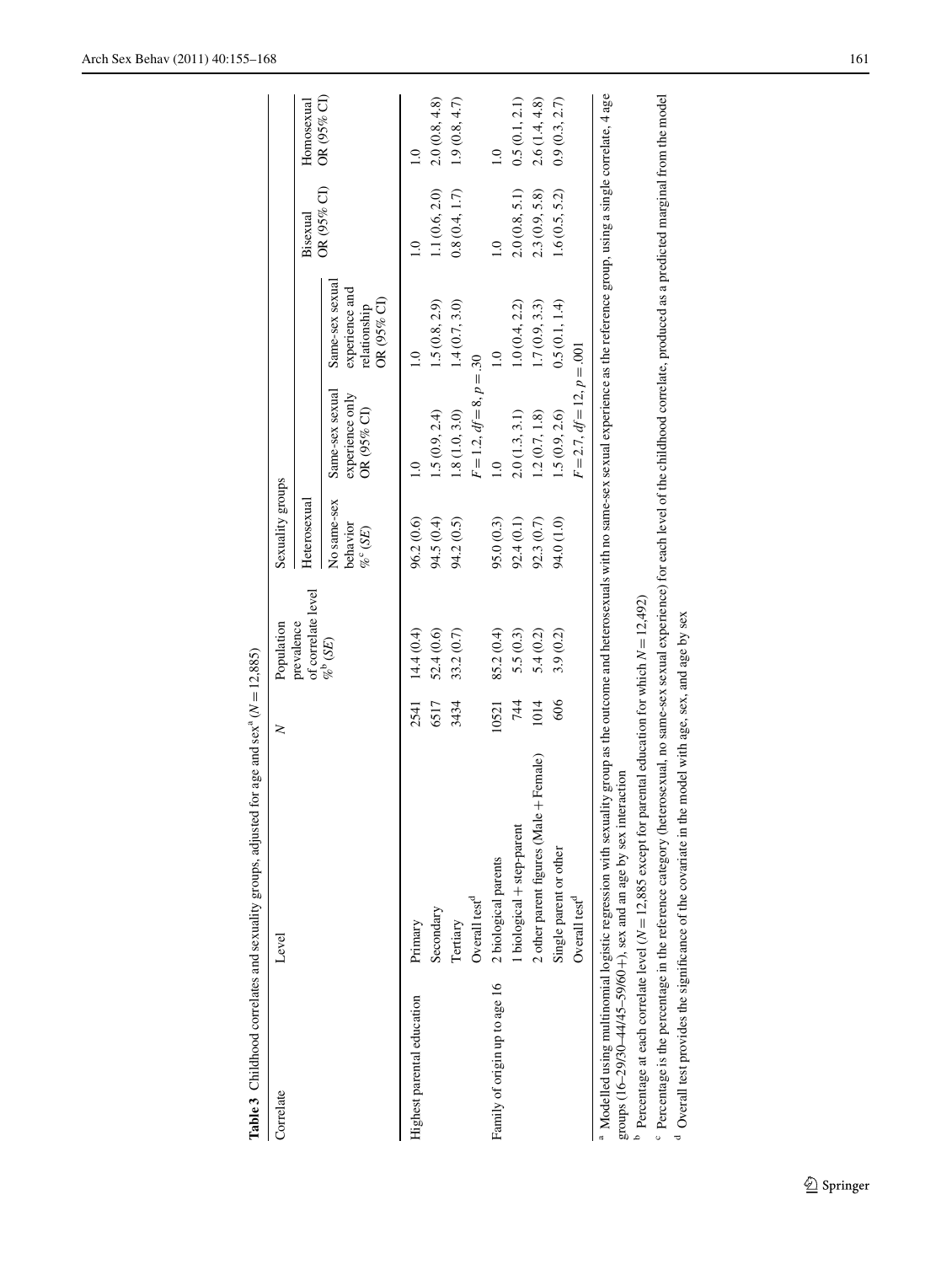Adverse

Other adverse event

Cumulated

adverse event score<sup>e</sup>

<span id="page-7-0"></span>age 16 were more strongly associated with belonging to any of the non-exclusively heterosexual groups (OR 1.8–5.0, overall  $p < .0001$ ). The presence of any other adverse event, of a possible 25 types, was only weakly associated with these sexuality groups (OR 1.1–1.8, overall  $p = .01$ ). Although for any individual type of adverse event the 95% CIs overlapped extensively between the sexuality groups, it is of interest that over the five types of adverse event in Table [5](#page-8-0), heterosexuals with a same-sex sexual relationship had higher ORs than did those with same-sex experience only, and homosexuals had lower ORs than bisexuals. However, a safer conclusion is to note that each type of adverse event was associated with an increase in the OR for each non-exclusively heterosexual sexuality group and that there were no clear-cut differences in the extent of these associations across the sexuality groups. In addition to reporting results for each type of adverse event individually, controlling for age and sex, a cumulative count was also developed. The more types of adverse events experienced in childhood, the higher the ORs for each

Homosexual  $(n = 76)$ 

sexuality group (the exception was the anomalously low OR for homosexuality in those who had experienced two types of adverse events). The percentage in the exclusively heterosexual group is shown for each type of adverse event or cumulated adverse event score. The more types of adverse events experienced, the lower the percentage in the exclusively heterosexual group, but even for those with three or more such types of events the great majority (80.2%) still reported exclusively heterosexual identity and behavior. For all in the sample reporting adverse events before age 16, the unweighted medians were age 7 for beatings and for other violence in the home, 9 for both sexual adverse events, and 10 for other adverse events, well before puberty or adolescence.

## Sexuality and Current Sociodemographic Status

The five sexuality groups were compared on current sociodemographic characteristics: completed years of education, number

event prior to 16 prevalence of adverse event  $\%^{\rm b}$   $(SE)$ Heterosexual Bisexual  $(n = 74)$ OR (95% CI) No same-sex Same-sex sexual Same-sex sexual OR (95% CI) OR (95% CI) behavior  $(n = 6857)$  $\%^c$  (SE) experience only  $(n = 281)$ OR (95% CI) Same-sex sexual experience and relationship ( $n = 83$ ) OR (95% CI) Beaten at home Yes 929 6.2 (0.3) 88.4 (1.4) 1.7 (1.1, 2.4) 2.8 (1.5, 5.3) 2.1 (1.1, 4.0) 2.2 (0.9, 5.4) Test<sup>d</sup>  $F = 6.0, df = 4 p = .0004$ Other violence in the home Yes 1346 10.6 (0.5) 90.7 (1.0) 1.2 (0.8, 1.7) 2.1 (1.1, 3.8) 2.4 (1.2, 4.7) 1.7 (0.9, 3.3) Test<sup>d</sup>  $F = 3.4, df = 4, p = .008$ Rape Yes 588 3.9 (0.2) 84.7 (1.8) 2.5 (1.6, 3.7) 4.4 (2.3, 8.3) 3.7 (2.0, 7.0) 1.8 (0.8, 4.2) Test<sup>d</sup>  $F = 12.7, df = 4, p < .0001$ 

Test<sup>d</sup>  $F = 23.8, df = 4, p < .0001$ 

Test<sup>d</sup>  $F = 7.3, df = 12, p < .0001$ 

Test<sup>d</sup>  $F = 3.1, df = 4, p = .01$ 

Sexuality groups

**Table 4** Adverse events experienced prior to age 16 and sexuality groups<sup>a</sup> ( $N = 7,371$ )

Level  $N$  Population

| <sup>a</sup> Modelled using multinomial logistic regression with sexuality as the outcome and heterosexuals with no same-sex sexual experience as the |
|-------------------------------------------------------------------------------------------------------------------------------------------------------|
| reference group, using the correlate, 4 age groups (16–29/30–44/45–59/60+), sex and age by sex, among those who completed Part 2 of the interview     |
| which contained questions on adverse events                                                                                                           |

Sexual assault Yes 923 7.7 (0.4) 82.6 (1.6) 3.7 (2.7, 5.1) 5.0 (2.6, 9.5) 3.1 (1.6, 6.0) 2.7 (1.4, 5.1)

Yes 2689 33.2 (0.9) 91.6 (0.6) 1.5 (1.1, 2.0) 1.8 (1.0, 3.1) 1.6 (0.9, 2.9) 1.1 (0.6, 1.9)

1 1258 15.2 (0.5) 90.0 (1.1) 1.6 (1.1, 2.3) 3.0 (1.4, 6.2) 2.5 (1.1, 5.3) 2.8 (1.4, 5.5) 2 659 6.7 (0.4) 89.5 (1.5) 2.1 (1.3, 3.3) 3.4 (1.5, 7.5) 2.4 (1.0, 5.6) 1.2 (0.4, 3.8) 3? 358 3.0 (0.2) 80.2 (2.6) 3.7 (2.4, 5.9) 8.7 (4.0, 19.0) 6.2 (2.7, 13.9) 3.8 (1.5, 9.5)

0 5096 75.0 (0.6) 94.8 (0.4) 1.0 1.0 1.0 1.0 1.0 1.0

<sup>b</sup> Percentage is the percentage of the population at each level of the covariate, namely the prevalence of an event or adverse event count ( $N = 12,885$ )

Percentage is the percentage in the reference category (heterosexual, no same-sex sexual experience) for each level of the childhood correlate, produced as a predicted marginal from the model

<sup>d</sup> Test provides the overall significance of the covariate in the model with age, sex and age by sex

Overall 94.8 (0.4)

<sup>e</sup> The cumulated adverse event score is a count of the number of types of adverse events experienced before age 16, as listed above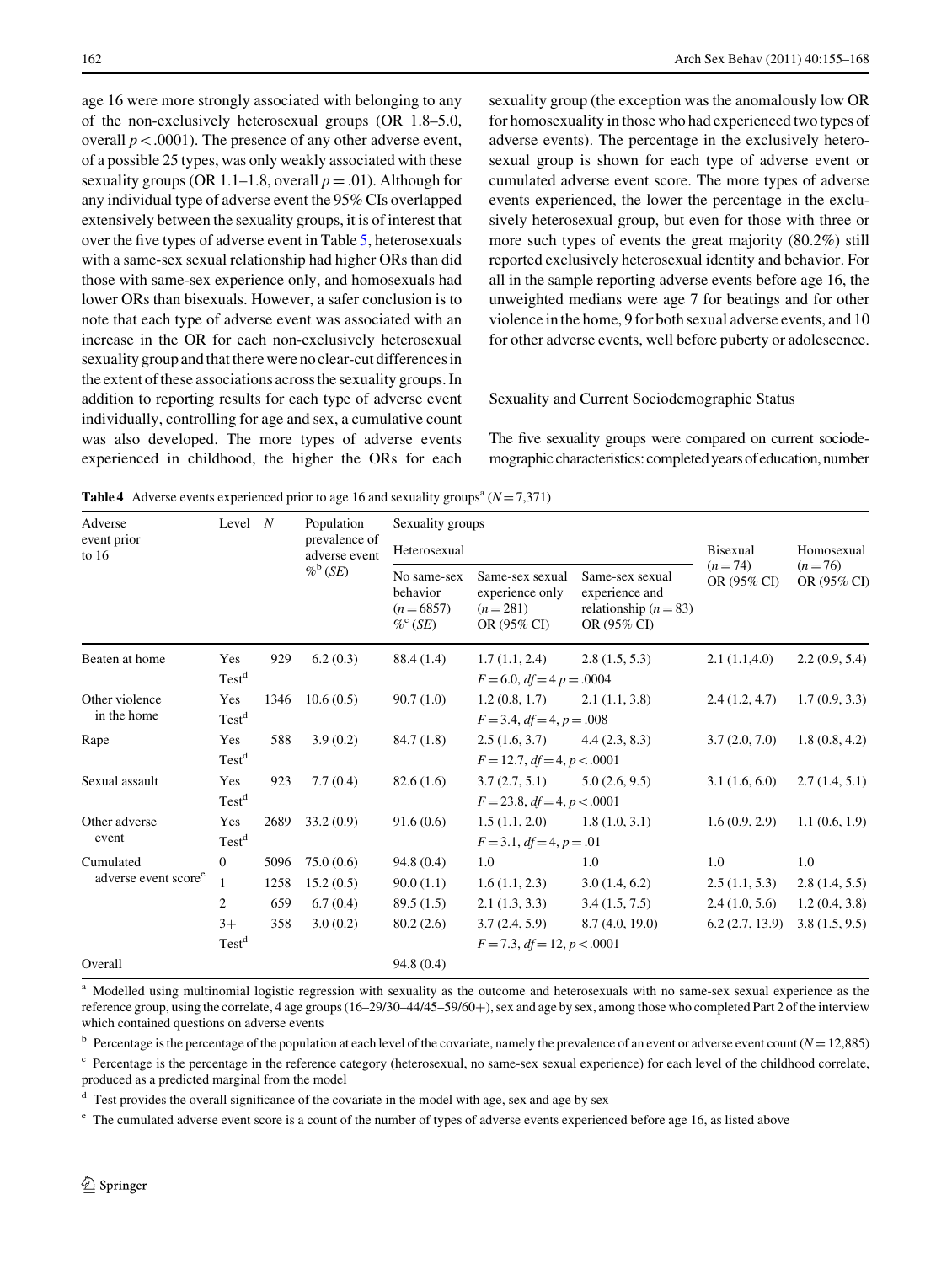<span id="page-8-0"></span>

| Table 5 Sexuality groups and current sociodemographic characteristics <sup>a</sup> ( $N = 12,885$ ) |                                           |                                                    |                      |                       |
|-----------------------------------------------------------------------------------------------------|-------------------------------------------|----------------------------------------------------|----------------------|-----------------------|
| Sexuality groups                                                                                    | Current sociodemographic characteristics  |                                                    |                      |                       |
|                                                                                                     | Completed years of education              |                                                    |                      |                       |
|                                                                                                     | (SE)<br>$rac{10}{\%}$                     | $\frac{11-12}{\%}$ (SE)                            | $^{13-14}_{\%}$ (SE) | $\frac{15+}{\%}$ (SE) |
| Heterosexual, no same-sex sexual<br>experience                                                      | (0.5)<br>22.5                             | 28.3 (0.6)                                         | 30.6 (0.7)           | 18.6(0.5)             |
| Heterosexual, same-sex sexual<br>experience only                                                    | (2.7)<br>24.9                             | 28.7 (2.8)                                         | 32.9(3.1)            | 13.6 (2.0)            |
| Heterosexual, same sex sexual<br>experience and relationship                                        | $(4.4)$<br>17.1                           | 19.3(4.5)                                          | 43.5 (5.6)           | 20.2(4.2)             |
| Bisexual                                                                                            | (4.7)<br>19.2                             | 30.9(5.9)                                          | 25.6(5.0)            | 24.3 (5.3)            |
| Homosexual                                                                                          | (5.1)<br>22.0                             | $F = 1.7, df = 12, p = .05$<br>18.0(4.8)           | 43.4 (5.6)           | 16.6(4.6)             |
| Sexuality groups                                                                                    |                                           | Number living in the household (adults + children) |                      |                       |
|                                                                                                     |                                           | $\mathcal{L}$                                      | 3                    | $rac{1}{4}$           |
| Heterosexual, no same-sex sexual<br>experience                                                      | 9.4(0.3)                                  | 31.8 (0.6)                                         | 18.5(4.7)            | 40.3(0.7)             |
| Heterosexual, same-sex sexual<br>experience only                                                    | (1.7)<br>14.3                             | 32.9 (2.7)                                         | 19.3(24.4)           | 33.6 (2.8)            |
| Heterosexual, same sex sexual<br>experience and relationship                                        | (2.6)<br>11.8                             | 29.2(4.9)                                          | 21.7(4.8)            | 37.3 (5.8)            |
| Bisexual                                                                                            | (3.9)<br>16.7                             | 28.8(5.0)                                          | 26.9(5.2)            | 27.6 (5.0)            |
| Homosexual                                                                                          | (3.7)<br>19.0                             | 39.6 (5.4)                                         | 15.5(4.2)            | 25.8(5.8)             |
|                                                                                                     |                                           | $F = 3.7, df = 12, p < .0001$                      |                      |                       |
| Sexuality groups                                                                                    | Equivalized household income <sup>c</sup> |                                                    |                      |                       |
|                                                                                                     | Low                                       | Low-mid                                            | Mid-high             | High                  |
| Heterosexual, no same-sex sexual<br>experience                                                      | (0.7)<br>26.8                             | 24.9 (0.5)                                         | 28.7 (0.6)           | 19.6 (0.6)            |
| Heterosexual, same-sex sexual experience only                                                       | (2.9)<br>26.6                             | 23.8 (2.6)                                         | 25.4(2.9)            | 24.2 (2.7)            |
| Heterosexual, same sex sexual experience and<br>relationship                                        | (5.3)<br>30.3                             | 14.5(4.0)                                          | 32.7 (5.2)           | 22.6(4.0)             |
| Bisexual                                                                                            | (6.0)<br>22.0                             | 19.3(4.8)                                          | 28.4(5.6)            | 30.3(5.9)             |
| Homosexual                                                                                          | (5.5)<br>32.9                             | 15.3(4.0)                                          | 23.1(5.1)            | 28.7 (5.4)            |
|                                                                                                     |                                           | $F = 1.6, df = 12, p = .09$                        |                      |                       |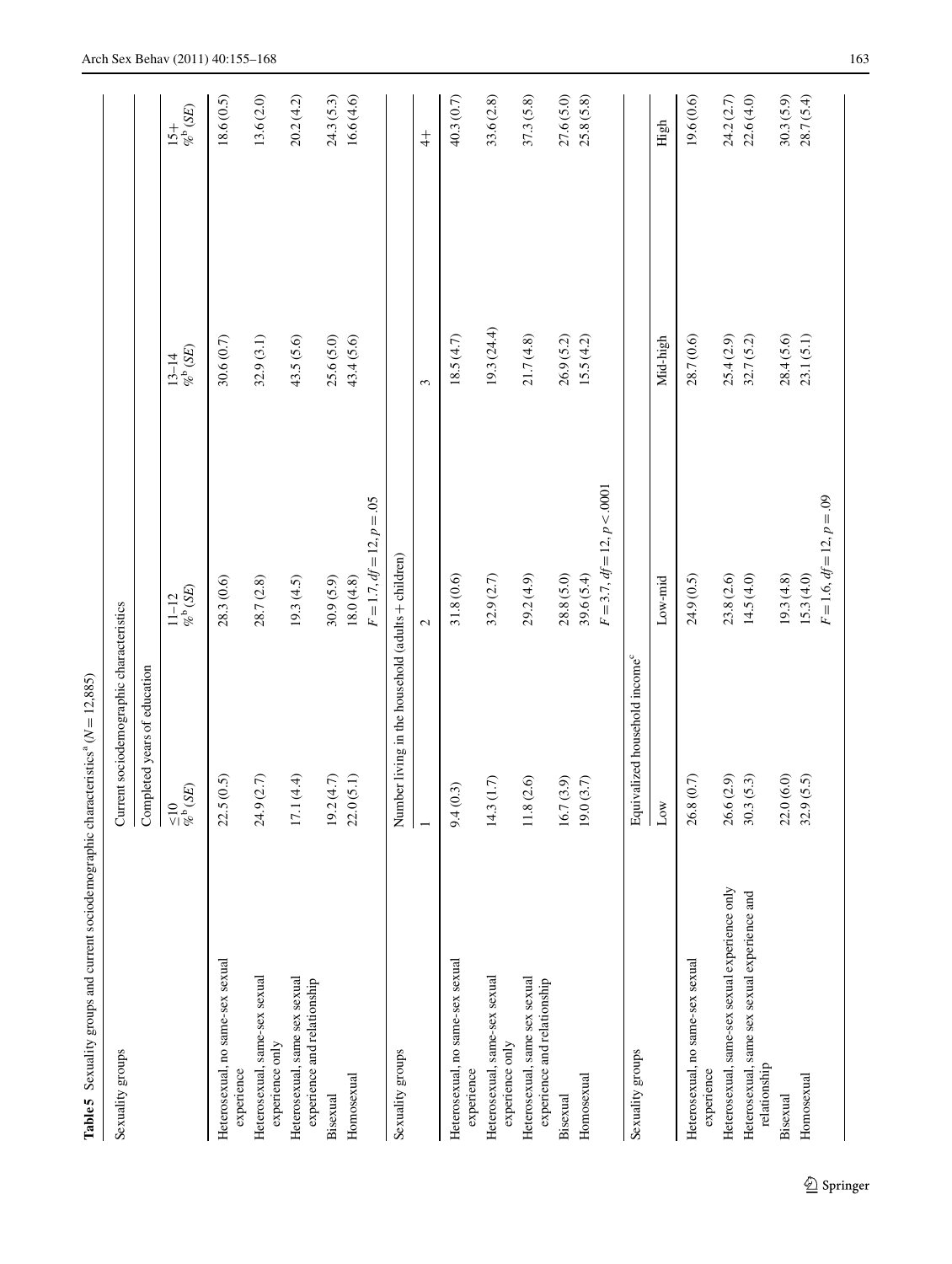| Sexuality groups                                                                                                                                                                                                                                                                                                                                                                                                                                                                                                                                                                                                    | Ever married <sup>d</sup>                  |                                       | Current relationship <sup>e</sup>              |                                                                                                                                             |            |
|---------------------------------------------------------------------------------------------------------------------------------------------------------------------------------------------------------------------------------------------------------------------------------------------------------------------------------------------------------------------------------------------------------------------------------------------------------------------------------------------------------------------------------------------------------------------------------------------------------------------|--------------------------------------------|---------------------------------------|------------------------------------------------|---------------------------------------------------------------------------------------------------------------------------------------------|------------|
|                                                                                                                                                                                                                                                                                                                                                                                                                                                                                                                                                                                                                     | Males                                      | Females                               | Married                                        | Living together                                                                                                                             | Single     |
| Heterosexual, no same-sex<br>sexual experience                                                                                                                                                                                                                                                                                                                                                                                                                                                                                                                                                                      | 66.4(0.9)                                  | $(6.0)$ + 69                          | 51.6(0.7)                                      | 12.9(0.4)                                                                                                                                   | 35.6 (0.7) |
| sexual experience only<br>Heterosexual, same-sex                                                                                                                                                                                                                                                                                                                                                                                                                                                                                                                                                                    | 57.4(3.9)                                  | 62.8(2.8)                             | 38.1 (2.9)                                     | 16.5(2.2)                                                                                                                                   | 45.4 (2.9) |
| Heterosexual, same sex sexual<br>experience and relationship                                                                                                                                                                                                                                                                                                                                                                                                                                                                                                                                                        | 65.0(6.8)                                  | 63.0(3.8)                             | 38.5 (4.7)                                     | 11.3(3.2)                                                                                                                                   | 50.4(4.6)  |
| Bisexual                                                                                                                                                                                                                                                                                                                                                                                                                                                                                                                                                                                                            | 20.0(8.1)                                  | 45.9 (5.8)                            | 19.6(5.1)                                      | 18.2(5.0)                                                                                                                                   | 62.2(6.3)  |
| Homosexual                                                                                                                                                                                                                                                                                                                                                                                                                                                                                                                                                                                                          | 13.3(4.7)                                  | 43.6 (5.7)                            | 8.5(4.3)                                       | 33.3(5.9)                                                                                                                                   | 58.3 (0.6) |
|                                                                                                                                                                                                                                                                                                                                                                                                                                                                                                                                                                                                                     | $F = 23.8, df = 4,$<br>p < .0001           | p < .0001<br>$F = 13.5,$<br>$df = 4.$ | $df = 8 p < .0001$<br>$F = 9.9,$               |                                                                                                                                             |            |
| Sexuality groups                                                                                                                                                                                                                                                                                                                                                                                                                                                                                                                                                                                                    | 1 or more biological children <sup>f</sup> |                                       | 1 or more non-biological children <sup>g</sup> |                                                                                                                                             |            |
|                                                                                                                                                                                                                                                                                                                                                                                                                                                                                                                                                                                                                     | Males                                      | Females                               | Males                                          | Females                                                                                                                                     |            |
| Heterosexual, no same-sex<br>sexual experience                                                                                                                                                                                                                                                                                                                                                                                                                                                                                                                                                                      | 63.4(1.0)                                  | 72.6(0.9)                             | 13.5(0.6)                                      | 10.9(0.5)                                                                                                                                   |            |
| Heterosexual, same-sex sexual<br>experience only                                                                                                                                                                                                                                                                                                                                                                                                                                                                                                                                                                    | 53.9(3.8)                                  | 71.0(2.8)                             | 14.6(3.0)                                      | 12.5(2.6)                                                                                                                                   |            |
| Heterosexual, same sex sexual<br>experience and relationship                                                                                                                                                                                                                                                                                                                                                                                                                                                                                                                                                        | 60.0(8.3)                                  | 69.0(4.4)                             | 7.4(0.5)                                       | 20.8(5.4)                                                                                                                                   |            |
| Bisexual                                                                                                                                                                                                                                                                                                                                                                                                                                                                                                                                                                                                            | 28.0 (10.0)                                | 64.5 $(7.7)$                          | 0.9(0.9)                                       | 13.9(4.6)                                                                                                                                   |            |
| Homosexual                                                                                                                                                                                                                                                                                                                                                                                                                                                                                                                                                                                                          | 13.5(4.3)                                  | 47.6 (6.8)                            | 3.4(2.5)                                       | 13.0(5.3)                                                                                                                                   |            |
|                                                                                                                                                                                                                                                                                                                                                                                                                                                                                                                                                                                                                     | $F = 20.0, df = 4,$                        | $F = 5.1,$                            | $F = 3.1,$                                     | $F = 1.5$ ,                                                                                                                                 |            |
|                                                                                                                                                                                                                                                                                                                                                                                                                                                                                                                                                                                                                     | p < .0001                                  | $df=4,$                               | $df=4,$                                        | $df = 4.$                                                                                                                                   |            |
|                                                                                                                                                                                                                                                                                                                                                                                                                                                                                                                                                                                                                     |                                            | $p = .0005$                           | $p = 01$                                       | $p = 21$                                                                                                                                    |            |
| <sup>a</sup> Modelled using multinomial logistic regression with the correlate as the outcome, using sexuality, 4 age groups (16-29/30-44/45-59/60+), sex and age by sex, with those heterosexuals with no<br>each sex, with sexuality and 4 age groups as predictors, and results are presented separately for each sex. Test results are for an overall test of sexuality as a predictor of the outcome<br><sup>b</sup> Percentage of a sexuality group at each level of the outcome variable, produced as a predicted marginal from the model<br>same-sex sexual experience as the reference group. If a test of |                                            |                                       |                                                | sexuality by sex was significant in a model with the above terms plus that interaction, at the .01 level, then separate models were run for |            |
| <sup>6</sup> Household income equivalized taking account of the numbers of adults and children (Wells et al., 2006) and split at half the median, the median, and twice the median                                                                                                                                                                                                                                                                                                                                                                                                                                  |                                            |                                       |                                                |                                                                                                                                             |            |

Table 5 continued

Table 5 continued

<sup>6</sup> Household income equivalized taking account of the numbers of adults and children (Wells et al., [2006\)](#page-13-0) and split at half the median, the median, and twice the median <sup>d</sup> Results presented from separate models for males and females because of sexuality by sex interaction ( $F = 4.4$ ,  $df = 4. p = .002$ ) in standard model plus that interaction <sup>0</sup> Results presented from separate models for males and females because of sexuality by sex interaction  $(F = 4, 4, df = 4, p = .002)$  in standard model plus that interaction

<sup>f</sup> Results presented from separate models for males and females because of sexuality by sex interaction ( $F = 4.0$ ,  $df = 4$ ,  $p = .003$ ) in standard model plus that interaction <sup>1</sup> Results presented from separate models for males and females because of sexuality by sex interaction  $(F = 4.0, df = 4, p = .003)$  in standard model plus that interaction <sup>g</sup> Results presented from separate models for males and females because of sexuality by sex interaction ( $F = 3.7$ ,  $df = 4$ ,  $p = .005$ ) in standard model plus that interaction <sup>8</sup> Results presented from separate models for males and females because of sexuality by sex interaction  $(F = 3.7, df = 4, p = .005)$  in standard model plus that interaction

<sup>e</sup> Based on household composition information Based on household composition information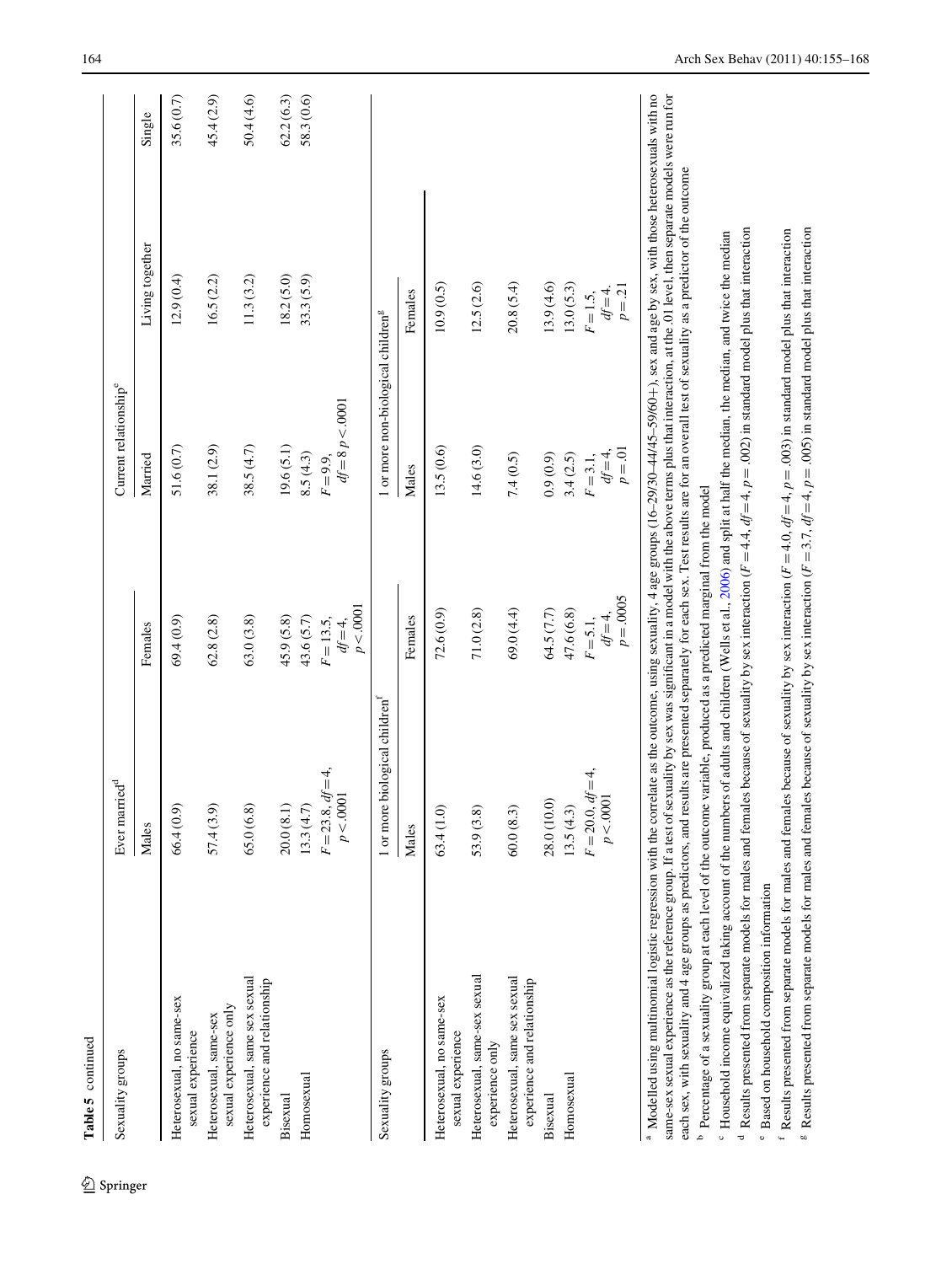in the household, household income equivalized to take account of the number in the household, the percentage ever married, current relationship status based on living arrangements, and the presence of biological or non-biological children, regardless of whether or not they lived with the parent. All these comparisons were adjusted for age, sex, and age by sex; if there was a significant interaction between sexuality and sex, separate models were run for each sex. It can be difficult to interpret odds ratios for multinomial regression when there are several levels of the covariate (Korn & Graubard, [1999\)](#page-13-0) and this is particularly so when the percentage in the reference category varies markedly across the levels and the outcomes are all common so that odds ratios can diverge markedly from relative risks. Therefore, the results are shown in Table [5](#page-8-0) as predicted marginals.

The relationship between the sexuality groups and educational attainment was only marginally significant and there were no obvious consistent trends. To consider the adequacy of household income, it was necessary to take account of the size and composition of the household. Household varied significantly across the sexuality groups. Those reporting homosexual identity were the group most likely to live on their own (19.0%) and the least likely (25.8%) to live in large households (4 or more). In contrast only 9.4% of the exclusively heterosexual group lived alone and 40.3% lived in large households. Equivalized household income differed little between the sexuality groups  $(p=.09)$  and, while the bisexual and homosexual groups had the highest percentages in the top equivalized income group, the homosexual group also had the highest percent in the lowest income group.

The percentage ever married was lowest for the homosexual group, followed by the bisexual group, with only small differences between the three heterosexual groups. This pattern held for males and females but was more marked for males with only 13.3% of homosexual males having ever married whereas 43.6% of homosexual females had married. Analysis of current relationship status showed, as expected, that those not exclusively heterosexual were less likely to be living with a legal spouse (the survey was completed in 2004, the year before civil unions came into force, so legal spouses were of the opposite sex). More of those not exclusively heterosexual, particularly those reporting homosexual orientation, lived with a partner but this was not sufficient to balance the lower proportion not married. Consequently, those who were not exclusively heterosexual were more likely to be single, in terms of living arrangements, and this was particularly true for those of bisexual and homosexual orientation. Results for having had biological children follow those for having ever been married with differences between the sexuality groups being much more marked for males than for females. The pattern for non-biological children followed that for biological children for males whereas for females there was no overall significant difference across the sexuality groups.

#### **Discussion**

In the NZMHS, 0.6% of participants reported bisexual identity and 0.8% reported homosexual identity. The percentage who reported ever having had a sexual relationship with a same-sex partner was 1.9% and another 3.2% reported a same-sex sexual experience without a relationship. People brought up with a step-parent or by two non-biological parents were less likely to be exclusively heterosexual (defined by heterosexual identity with no same-sex behavior). Adverse events in childhood, particularly sexual assault and rape, were associated with increased likelihood of belonging to all of the non-exclusively heterosexual groups. Current living arrangements, marital history, and the existence of biological children differed across the groups defined by sexual identity and same-sex sexual behavior.

The NZMHS prevalence for non-heterosexual identity were slightly lower than those found in most other large population surveys, although they were similar to those found in U.S. National Surveys in the 1990s (Black, Gates, Sanders, & Taylor, [2000](#page-12-0)). Surveys from 2002 to 2006 in Massachusetts (Keyes et al., [2007\)](#page-13-0) found a prevalence of 1.9% for homosexual identity and 1.0% for bisexual identity compared with New Zealand estimates of 0.8 and 0.6%, respectively. These differences were statistically significant because the surveys were so large. UK prevalence reported by Aspinall and Mitton ([2008\)](#page-12-0) varied from 2 to 6.1% forlesbian/gay/bisexual (LGB) identity but the largest study they quoted of 47,000 participants found a prevalence of 1.9% for homosexual identity and 1.1% for bisexual identity, just as in Massachusetts (Keyes et al., [2007\)](#page-13-0). In Australia, the relevant prevalence was 1.6 and 0.9% for males and 0.8 and 1.4% for females (Smith et al., [2003](#page-13-0)).

The NSMHS found same-sex sexual behavior (5.1%) to be reported more commonly than same-sex sexual identity (1.4%). A higher prevalence of same sex behavior than non-heterosexual identity has also been found in Australia (Smith et al., [2003](#page-13-0)), Norway (Hegna & Larsen, [2007;](#page-13-0) Wichstrom & Hegna, [2003](#page-13-0)), and the U.S. (Black et al., [2000](#page-12-0); Keyes et al., [2007\)](#page-13-0). There are several possible reasons for this finding. One is that it arises as the consequence of providing only three categories (heterosexual, bisexual, and homosexual) in addition to "not sure." Fergusson et al. [\(2005](#page-12-0)) used five categories when interviewing 25 year olds, splitting''heterosexual''into''100% heterosexual'' and''mostly heterosexual''and found that the number reporting "mostly heterosexual" (8.4%) was many times that reporting "bisexual"  $(0.8\%)$ , "mostly homosexual"  $(0.8\%)$ , and " $100\%$ homosexual" (0.9%). With 26 year olds, Dickson et al. ([2003\)](#page-12-0) found the number reporting sexual attraction ''more often to opposite sex, atleastonce tosamesex''wasconsiderably greater than the combined number reporting equal attraction to both sexes or more often or only to same sex. Similar results were obtained across the full adult age range by Smith et al. [\(2003](#page-13-0)). Some researchers have used a 7-point scale (Busseri,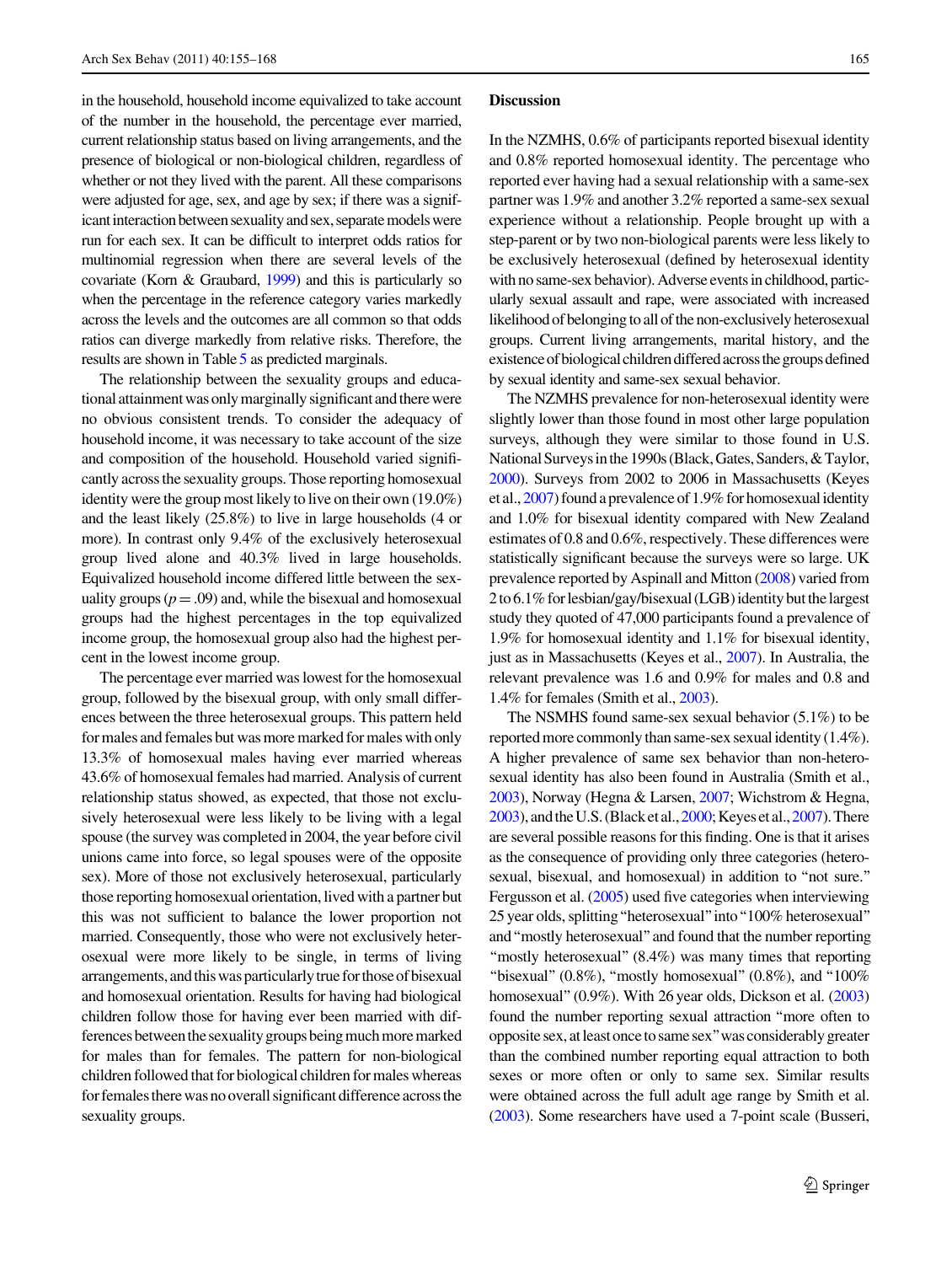Willoughby, Chalmers, & Bogaert, [2008](#page-12-0)). Therefore, the apparent contradiction between sexual identity and sexual behavior may, in part, be a methodological artifact. Another explanation is that sexual identity consolidates for some people after sexual experience or even relationships with either sex (Floyd & Bakeman, [2006](#page-12-0)) so that people report being heterosexual because that reflects their current status. Some evidence of this is seen in the results for the percentage ever married, which was similar across the three heterosexual groups.

In order to monitor discrimination due to sexual orientation, there is consideration of how to measure the sexual orientation of the population or employment groups such as public servants. The consensus reported by Aspinall and Mitton  $(2008)$  to use the terms gay, lesbian, and bisexual suggests that only those prepared to report their sexual orientation in those terms will be counted yet surely the aim of human rights legislation is not just to protect those who are sure of their orientation but also those who are exploring it or who are predominantly but not exclusively heterosexual, even though the legislation, at least in New Zealand [\(http://www.hrc.co.nz/index.php?p=308](http://www.hrc.co.nz/index.php?p=308)), is restricted to those terms.

This survey found more same-sex behavior among young women than among young men, as has also been found previously in New Zealand (Dickson et al., [2003;](#page-12-0) Fergusson et al., [2005](#page-12-0)) and Australia (Jorm et al., [2002\)](#page-13-0). More explicit same-sex behavior and sexual arousal was also found in young Norwegian women whereas young men reported more same-sex romantic attachments (Hegna & Larsen, [2007\)](#page-13-0).

It is always difficult to determine temporal trends from a cross-sectional survey because of the possibility of differential reporting due to changes in social mores, differential recall, or even differential loss to the cohort. These potential confounders would all be expected to produce lower rates of reported nonheterosexual orientation or behavior in people born earlier. Nonetheless, this survey found relatively little change in the prevalence of non-heterosexual orientation across birth cohorts even though the legislation that criminalized male homosexual behavior was repealed in 1986 and sexual orientation is now included in NZ human rights legislation. Larger changes have occurred in the percentage of people reporting same-sex sexual experience, but with different temporal patterns for males and females.

Childhood correlates of sexual identity and same-sex behavior in the NZMHS agreed with and extended those found previously. The NZMHS showed that, across the full adult age range, some non-traditional childhood family structures were associated with same-sex behavior or identity, adding to the findings of Francis [\(2008\)](#page-12-0) with young adults. Previous studies have shown for women that sexual abuse and physical abuse were associated with being lesbian or bisexual (Austin, Jun, et al., [2008;](#page-12-0) Austin, Roberts, et al., [2008](#page-12-0)). Wilson and Widon [\(2010](#page-13-0)) found that childhood sexual abuse was associated with having had a same-sex sexual partner. The NZMHS showed that

these results hold for men and women, whether sexuality is defined by identity or by same-sex behavior. Sandfort et al. [\(2003](#page-13-0)) defined homosexuality by same-sex behavior in the previous year and also showed much higher rates of childhood neglect or sexual abuse. Jorm et al. [\(2002\)](#page-13-0) found more childhood adversity in those with bisexual or homosexual identity.

These associations appear to be replicable but are open to a number of interpretations. First of all, they are descriptions of relationships, sometimes adjusted for age and sex but not for other background factors or correlates. Nonetheless, even if there is a causal element in these relationships it is debatable as to what might be causal. It is possible that sexual violation is the only causal factor and physical abuse or other adverse events are associated with subsequent sexuality only because they are associated with sexual violation. There were inadequate numbers to explore this hypothesis in the NZMHS in a multivariable model, while retaining all five sexuality groups, but one argument against it is that the group with three or more types of adverse event had the highest odds ratios, and sexual violation could only count as a maximum of two (rape and sexual assault). An alternative is a vulnerability model in which those who will go onto same-sex behavior or attraction have characteristics even in childhood which make them more likely to be victims of abuse or other adverse events (a reverse causality model). Another possibility is that a child treated in ways which go against the conventional morals and mores of a society becomes an adult less restricted by those morals and mores, so that if they feel same-sex sexual attraction they may act upon it.

At the time of interview, the five groups defined by sexual identity and same-sex sexual behavior did not differ in any consistent way in terms of educational achievement or equivalized household income. Other studies have focused on personal income to try to determine if there is discrimination (Schmitt, [2008\)](#page-13-0). Instead, the NZMHS considered the opportunity to earn well, as indicated by educational attainment, and the adequacy of income for the household. By these measures, in New Zealand the non-exclusively heterosexual groups were neither advantaged nor disadvantaged. In Australia (Smith et al., [2003\)](#page-13-0), higher levels of education were associated with homosexual identity but not bisexual identity. For men, there was no association between sexual identity and household income whereas low income women were more likely to report bisexuality.

In the NZMHS, there were marked differences between the sexuality groups in terms of living arrangements, as has also been found by others (Black et al., [2000](#page-12-0); Sandfort et al., [2001\)](#page-13-0). What appears to be previously unreported is the difference between males and females in the percentage ever married in the bisexual and homosexual groups ( $>40\%$  for females but  $<20\%$ for males), with similar percentages for having had biological children. Also, through subdividing the heterosexual identity group by reports of same-sex behavior, it was possible to see that, although all three heterosexual groups were similar in the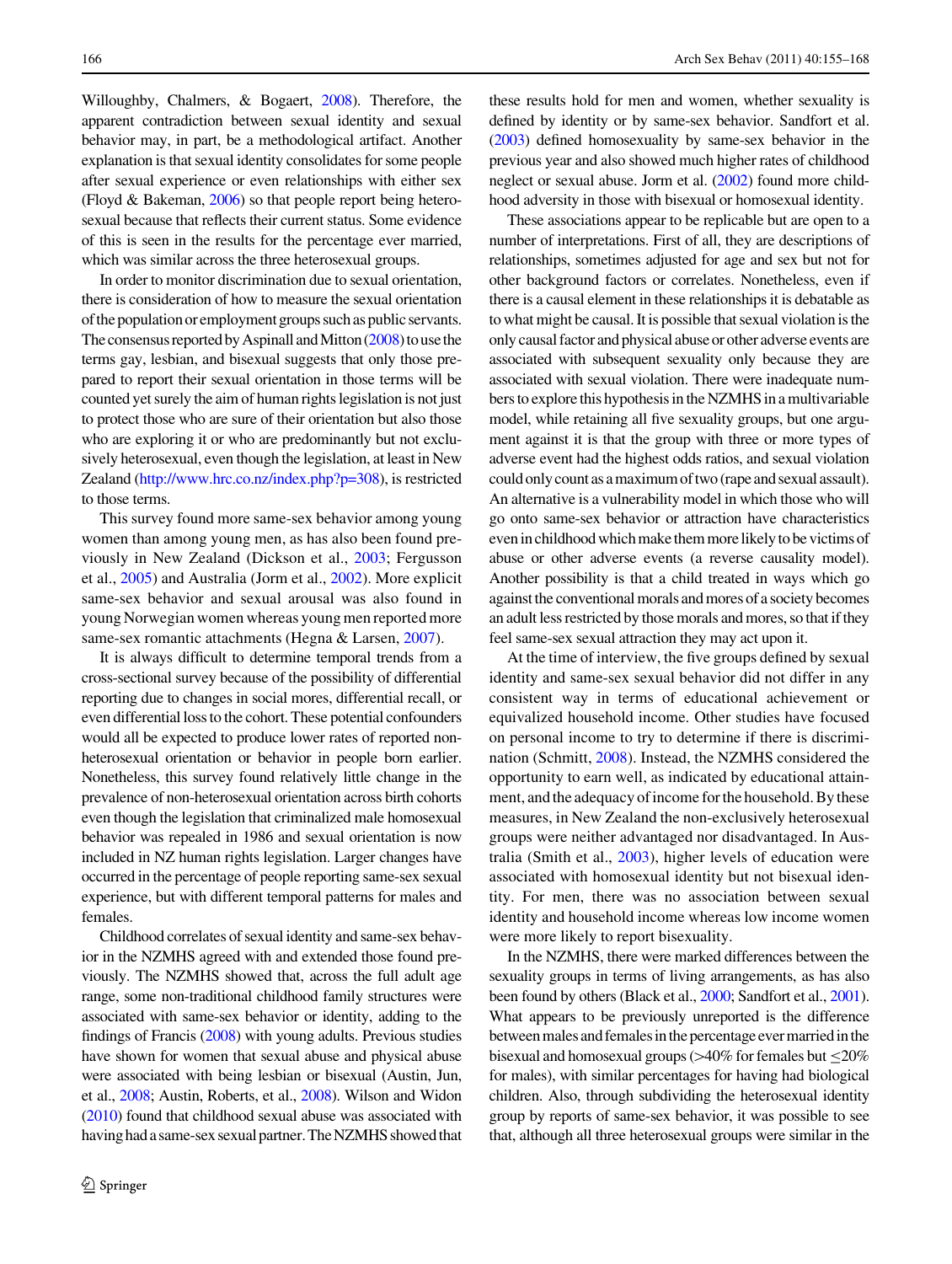<span id="page-12-0"></span>percentage ever married, the same-sex sexual experience group and the same-sex sexual relationship groups were less likely to be currently married and more likely to be living without a partner.

The advantages of the NZMHS are that it was large, with nearly 13,000 people interviewed, nationally representative, the overall response rate of 73.3% was good for a community survey, and there was very little non-response on the sexuality questions  $(\leq 0.1\%)$ . Because both sexual identity and sexual behavior were reported, it was possible to differentiate between several groups as recommended by Savin-Williams [\(2008\)](#page-13-0), instead of being restricted to the common binary split of heterosexual/non-heterosexual. Nonetheless, even with this sample size, the numbers reporting that they were homosexual or bisexual were too small to subdivide them further by same-sex sexual behavior or relationships other than to observe that most homosexuals reported relationships, with a minority reporting no same-sex behavior and almost none reporting experience only whereas bisexuals were more evenly spread across those three categories. Moreover, there was no detailed information on same-sex sexual behavior such as age of onset, and the extent and timing of same-sex sexual experience or relationships. Nor was there any such information for opposite-sex sexual relationships other than what can be inferred from age at first marriage and number of marriages. The large sample did enable the heterosexual group to be subdivided by sexual behavior.

The NZMHS has enabled national estimates of the prevalence of bisexual and homosexual identity for the first time in New Zealand. It has replicated previous findings in the international literature on the association between childhood adverse events, especially abuse, and non-exclusive heterosexuality and has shown that the increased odds applied not only to groups defined by bisexual or homosexual identity but also to heterosexuals who reported same-sex sexual experience or relationships. Moreover, these heterosexual groups were less likely to be currently married or living with a partner than those who have been exclusively heterosexual. The survey has also shown that for the bisexual and homosexual identity groups, females were much more likely to have ever been married and to have had children.

Acknowledgements Te Rau Hinengaro, the New Zealand Mental Health Survey (NZMHS), was funded by the Ministry of Health, the Alcohol Advisory Council, and the Health Research Council. Funding for this article came from the New Zealand Lotteries Grants Board. The NZMHS was carried out in conjunction with the World Health Organization World Mental Health (WMH) Survey Initiative. We thank the WMH staff for assistance with instrumentation, fieldwork, and data analysis. These activities were supported by the United States National Institute of Mental Health (R01MH070884), the John D. and Catherine T. MacArthur Foundation, the Pfizer Foundation, the U.S. Public Health Service (R13- MH066849, R01-MH069864, and R01 DA016558), the Fogarty International Center (FIRCA R03-TW006481), the Pan American Health Organization, the Eli Lilly & Company Foundation, Ortho-McNeil Pharmaceutical, Inc., GlaxoSmithKline, Bristol-Myers Squibb, and Shire. A complete

list of WMH publications can be found at [http://www.hcp.med.harvard.](http://www.hcp.med.harvard.edu/wmh/) [edu/wmh/.](http://www.hcp.med.harvard.edu/wmh/)

#### References

- Aspinall, P. J., & Mitton, L. (2008). Operationalising 'sexual orientation' in routine data collection and equality monitoring in the UK. Culture, Health & Sexuality, 10, 57–72.
- Austin, S. B., Jun, H. J., Jackson, B., Spiegelman, D., Rich-Edwards, J., Corliss, H. L., et al. (2008). Disparities in child abuse victimization in lesbian, bisexual, and heterosexual women in the Nurses' Health Study II. Journal of Women's Health, 17, 597–606.
- Austin, S. B., Roberts, A. L., Corliss, H. L., Molnar, B. E., Austin, S. B., Roberts, A. L., et al. (2008). Sexual violence victimization history and sexual risk indicators in a community-based urban cohort of "mostly heterosexual" and heterosexual young women. American Journal of Public Health, 98, 1015–1020.
- Berg-Kelly, K. (2003). Adolescent homosexuality: We need to learn more about causes and consequences. Acta Paediatrica, 92, 141–144.
- Black, D., Gates, G., Sanders, S., & Taylor, L. (2000). Demographics of the gay and lesbian population in the United States: Evidence from available systematic data sources. Demography, 37, 139–154.
- Busseri, M. A., Willoughby, T., Chalmers, H., & Bogaert, A. F. (2008). On the association between aexual attraction and adolescent risk behavior involvement: Examining mediation and doderation. Developmental Psychology, 44, 69–80.
- Cochran, S. D., & Mays, V. M. (2000). Lifetime prevalence of suicide symptoms and affective disorders among men reporting same-sex sexual partners: Results From NHANES III. American Journal of Public Health, 90, 573–578.
- Cohen, P., Cohen, J., & Brook, J. S. (1995). Bringing in the sheaves, or just gleaning? A methodological warning. International Journal of Methods in Psychiatric Research, 5, 263–266.
- Diamond, L. M. (2008). Female bisexuality from adolescence to adulthood: Results from a 10-year longitudinal study. Developmental Psychology, 44, 5–14.
- Dickson, N., Paul, C., & Herbison, P. (2003). Same-sex attraction in a birth cohort: Prevalence and persistence in early adulthood. Social Science and Medicine, 56, 1607–1615.
- Fergusson, D. M., Horwood, L. J., & Beautrais, A. L. (1999). Is sexual orientation related to mental health problems and suicidality in young people? Archives of General Psychiatry, 56, 876–880.
- Fergusson, D. M., Horwood, L. J., Ridder, E. M., & Beautrais, A. L. (2005). Sexual orientation and mental health in a birth cohort of young adults. Psychological Medicine, 35, 971–981.
- Floyd, F. J., & Bakeman, R. (2006). Coming-out across the life course: Implications of age and historical context. Archives of Sexual Behavior, 35, 287–296.
- Francis, A. M. (2008). Family and sexual orientation: The familydemographic correlates of homosexuality in men and women. Journal of Sex Research, 45, 371–377.
- Gilman, S. E., Cochran, S. D., Mays, V. M., Hughes, M., Ostrow, D., & Kessler, R. C. (2001). Risk of psychiatric disorders among individuals reporting same-sex sexual partners in the National Comorbidity Survey. American Journal of Public Health, 91, 933–939.
- Graubard, B. I., & Korn, E. L. (1999). Predictive margins with survey data. Biometrics, 55, 652–659.
- Harrell, F. E. J., Lee, K. L., & Mark, D. B. (1996). Multivariable prognostic models: Issues in developing models, evaluating assumptions and adequacy, and measuring and reducing errors. Statistics in Medicine, 15, 361–387.
- Hatzenbuehler, M. L., Corbin, W. R., & Fromme, K. (2008). Trajectories and determinants of alcohol use among LGB young adults